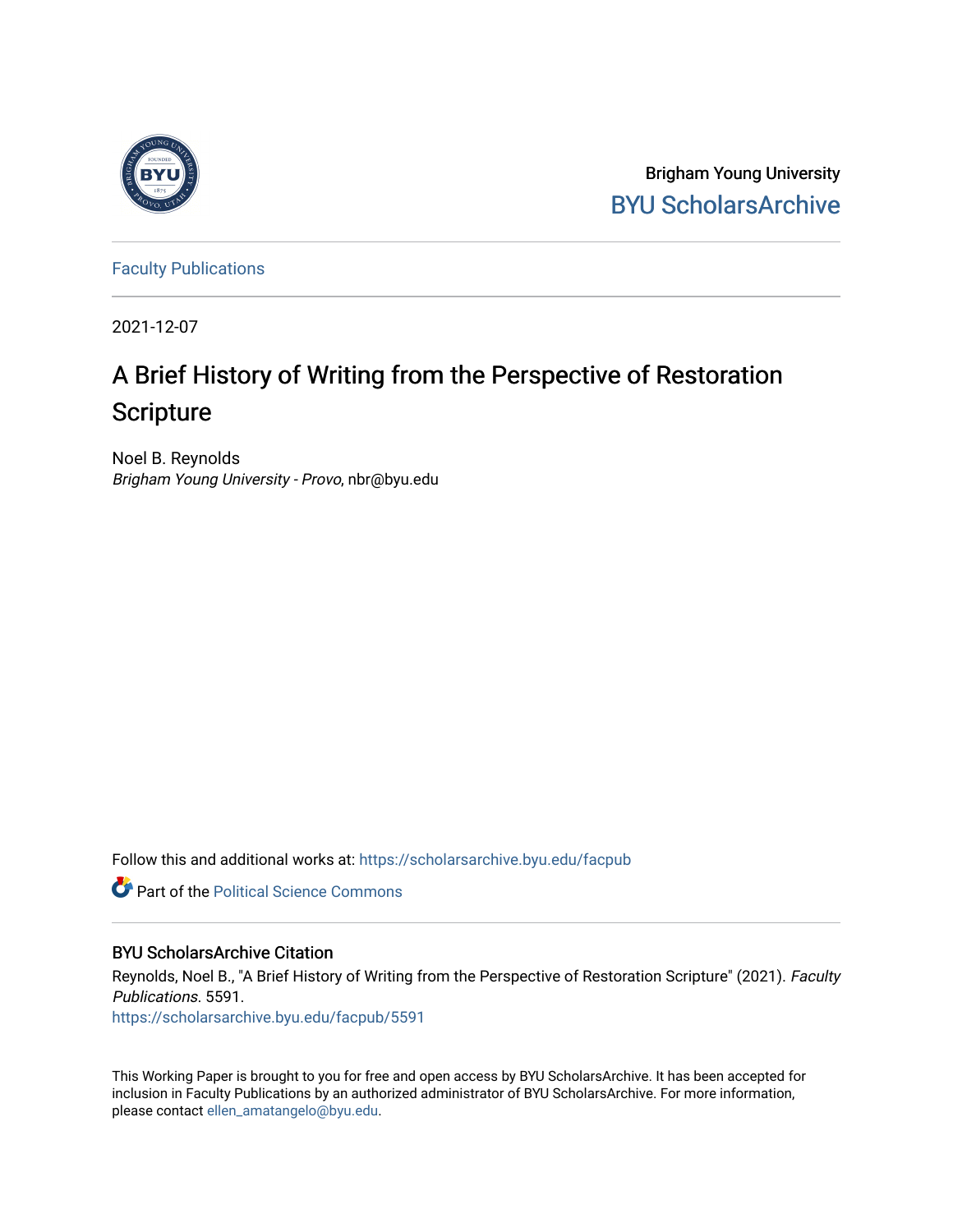# **A Brief History of Writing**

# **From the Perspective of Restoration Scripture**

Noel B. Reynolds

December 7, 2021

## **The history of writing**

Current studies of the history of languages and writing do not lend ready support for these claims in Restoration scriptures of a family record going all the way back to Abraham and Adam. While early forms of writing have been documented by archaeologists back as far as the middle of the fourth millennium BCE, the "full writing" that we take for granted as displayed in modern public discourse and in the Book of Abraham is not evident in either Mesopotamian or Egyptian texts for another thousand years—still centuries before Abraham. <sup>1</sup> But the absence of evidence cannot disprove the claims. And other finds may open at least a theoretical possibility for the kind of lineage histories described by Enoch, Moses, Abraham, the Brass Plates, and the Manassite scribal tradition hypothesized in this

<sup>&</sup>lt;sup>1</sup> See Jerrold S. Cooper, "Babylonian beginnings: the origin of the cuneiform writing system in comparative perspective," and John Baines, "The earliest Egyptian writing: development, context, purpose," both in Stephen D. Houston, ed., *The First Writing: Script Invention as History and Process* (Cambridge: Cambridge Univ. Press, 2004), 93, 150, and 173–175 respectively.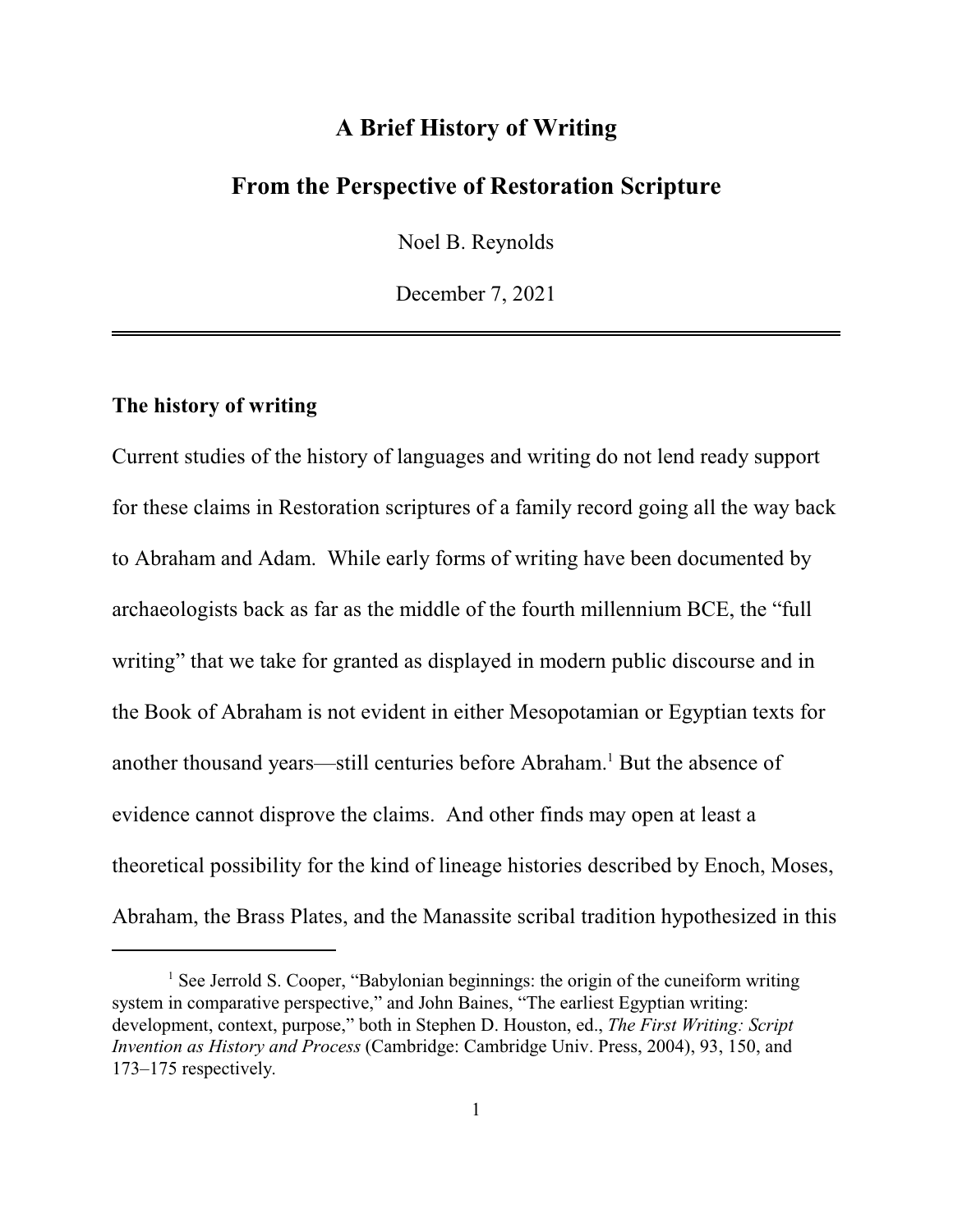paper.

#### *The invention of writing*

One particularly important new point of scholarly consensus corrects the midtwentieth century assumption that writing was discovered once and then adapted to a variety of linguistic traditions. 2 Mesoamerican writing is universally acknowledged as proof of at least a second independent invention. Leading historical epigraphers now believe that there were at least four independent inventions of writing: Sumerian, Egyptian, Chinese, and Mesoamerican. 3 And they recognize that there could easily have been others not yet manifest in the archaeological record.

However limited the independent inventions of writing as such may have been, these have in turn spawned a vast array of scripts and writing systems, only about 100 of which are in use today. The motivations driving these developments seem to have been widely varied and often overlapping. While not confident of being able to provide full explanations for different script traditions, researchers

<sup>2</sup> See, especially, chapter six of the classic text on writing: I. J. Gelb, *A Study of Writing*, revised edition (Chicago: Univ. of Chicago Press, 1963), 190–205.

<sup>&</sup>lt;sup>3</sup> Piotr Michalowski, "Writing and Literacy in Early States: A Mesopotamian Perspective," in *Literacy: Interdisciplinary Conversations*, Deborah Keller Cohen, ed. (New York: Hampton Press, 1994), 53. See also, Cooper, "Babylonian beginnings," 71 and 92.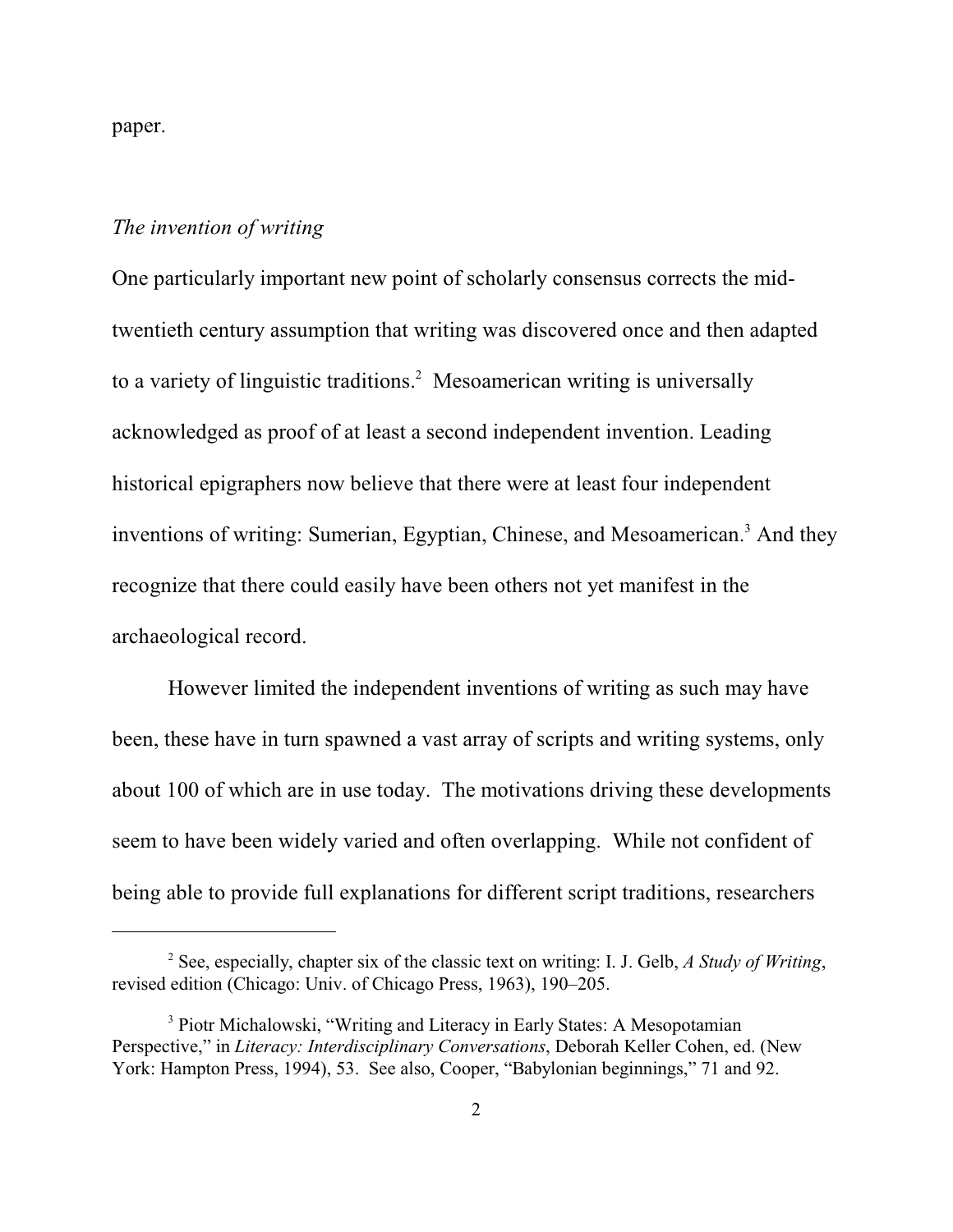point most frequently to the practical requirements of household and commercial accounting and to elite or religious display as motivations.

In the ANE, writing was widespread for a millennium before being used routinely for sending complex messages and writing literature or histories. Bruce Trigger has concluded that the civilizations that did invent writing first used it "to record economic transactions, convey messages, record ritual texts, celebrate the deeds of rulers, and preserve medical, calendrical, and divinatory knowledge." As he goes on to observe, "specialized knowledge remained closely linked to oral traditions, and distinctive literary forms and devices for organizing and conveying knowledge did not develop to any considerable degree until a much later period."<sup>4</sup> The inexpensive and durable clay tablets used primarily in cuneiform writing traditions give today's scholars access to a wider range of uses than do the impermanent writing materials used in most other traditions and provide much of the evidence for these conclusions.

Another important development in the thinking of scholars who study the origins of writing is the rejection of their earlier evolutionary theories. While accommodating obvious evidence of improvements and revisions in writing

<sup>4</sup> Bruce C. Trigger, "Writing systems: a case study in cultural evolution," in Houston, *The First Writing*, 40.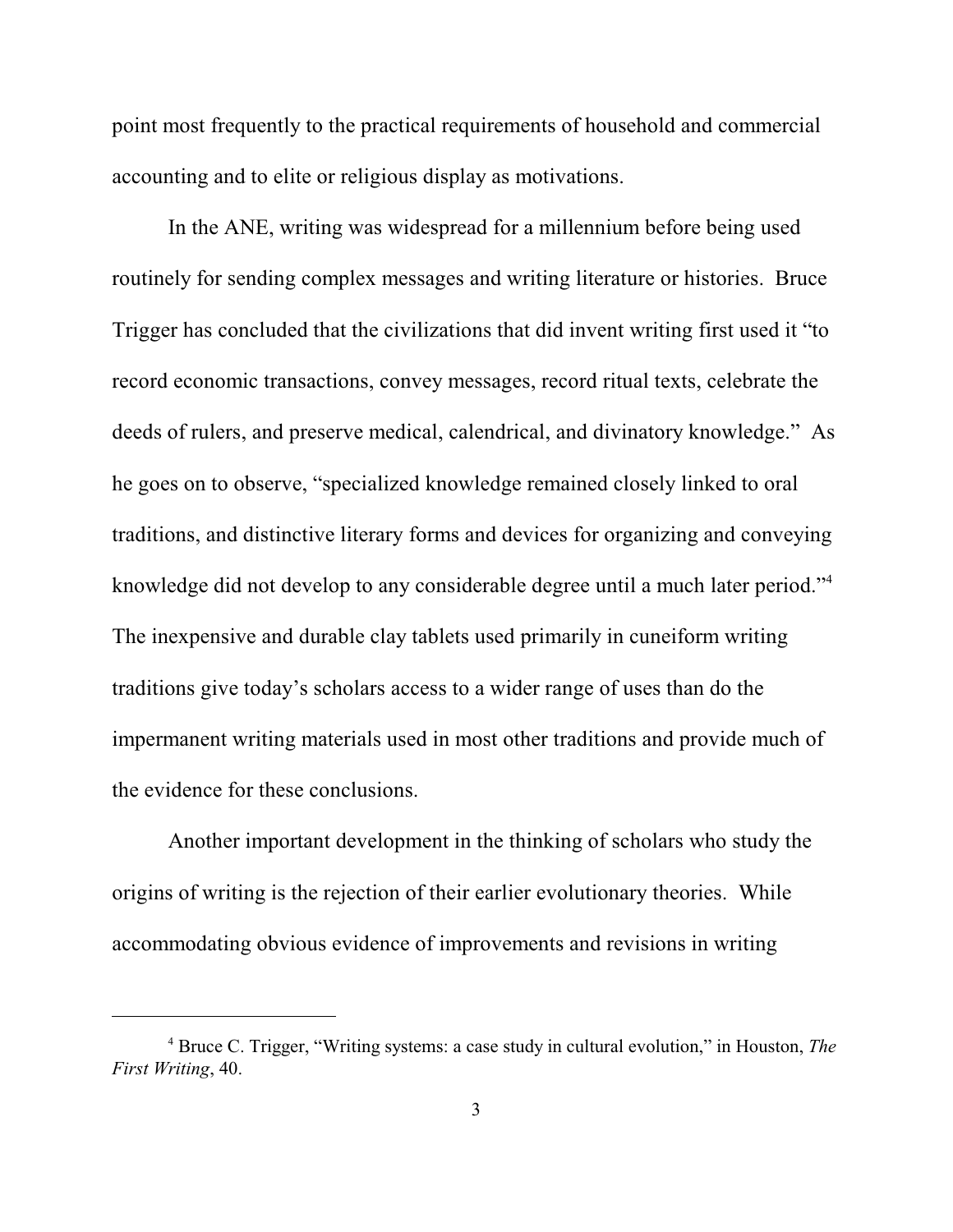systems over time, they no longer promote the ideal of gradual evolution from primitive efforts to sophisticated systems. Michalowski articulates this widespread view of his contemporaries in this way:

The earliest writing systems were invented *as systems*, not through gradual evolution, but in quantum leaps in the history of human communication. They coexisted with other systems of communication, with painting, sculpture, pottery, gestures, and natural language, to name but a few. They were not technologically inferior to the early alphabet; to the contrary, they were equally, if not better, suited for their tasks. 5

Leading Mayan epigrapher Stephen Houston has recently instigated a collaborative effort to explore how writing systems dwindle into obsolescence.<sup>6</sup> While it may require tens of thousands of native speakers to keep a language from going extinct, a script only needs one reader.<sup>7</sup> But however large or small the script's competent readership may be, "its survival presupposes a social

<sup>5</sup> Michalowski, "Writing and Literacy in Early States," 64.

<sup>6</sup> See Stephen Houston, John Baines, and Jerrold Cooper, "Last Writing: Script Obsolescence in Egypt, Mesopotamia, and Mesoamerica," *Comparative Studies in Society and History* 45 (2003): 430–479, in which three prominent epigraphers lay out a preliminary outline and defense of the need for study of script obsolescence. In John Baines, John Bennet, and Stephen Houston, eds., *The Disappearance of Writing Systems: Perspectives on Literacy and Communication* (Sheffield: Equinox Publishing, 2008), a widened circle of epigraphers joins in addressing the question to their studies of a selection of obsolete writing systems.

<sup>&</sup>lt;sup>7</sup> Houston, "Last Writing," 433.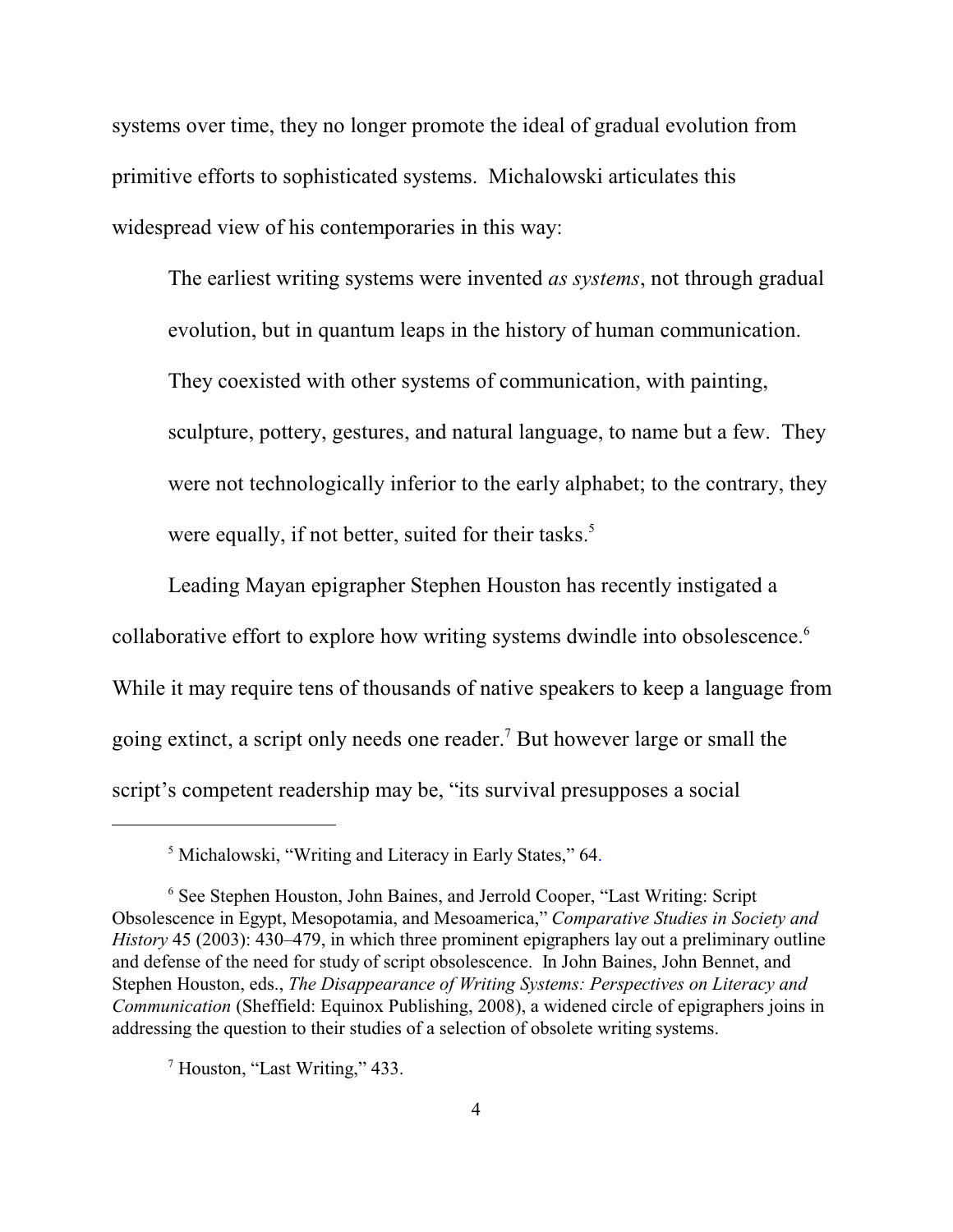investment and relatively broad use." The scribal schools of Egypt, Mesopotamia, Mesoamerica, and Israel demonstrate how that can work. The biblical Genesis would seem to be a sketchy memory of what might have been a far more complete lineage history at one point in time, and the Book of Abraham may show how Abraham was attempting to extend or resurrect that tradition.

Seth Sanders has helpfully pointed out that archaeological evidence for writing in private, non-state contexts is abundant from the centuries before Abraham:

The independence of the linear alphabet from the state until a relatively late period should not surprise us. The history of writing shows very different possible fits between scripts and states. First, a state is not a prerequisite of scribal production: you do not need a state to produce massive amounts of writing. In the Old Assyrian caravan archive of Kültepe we find tens of thousands of texts that merchants wrote (or perhaps had written) to each other; the texts refer to scribes not of the palace or temple but the *kârum*, the trading colony. A later ancient society in a different part of the world provides extensive further examples: Sanskrit was spread widely across south Asia and into China, ignoring numerous political boundaries, by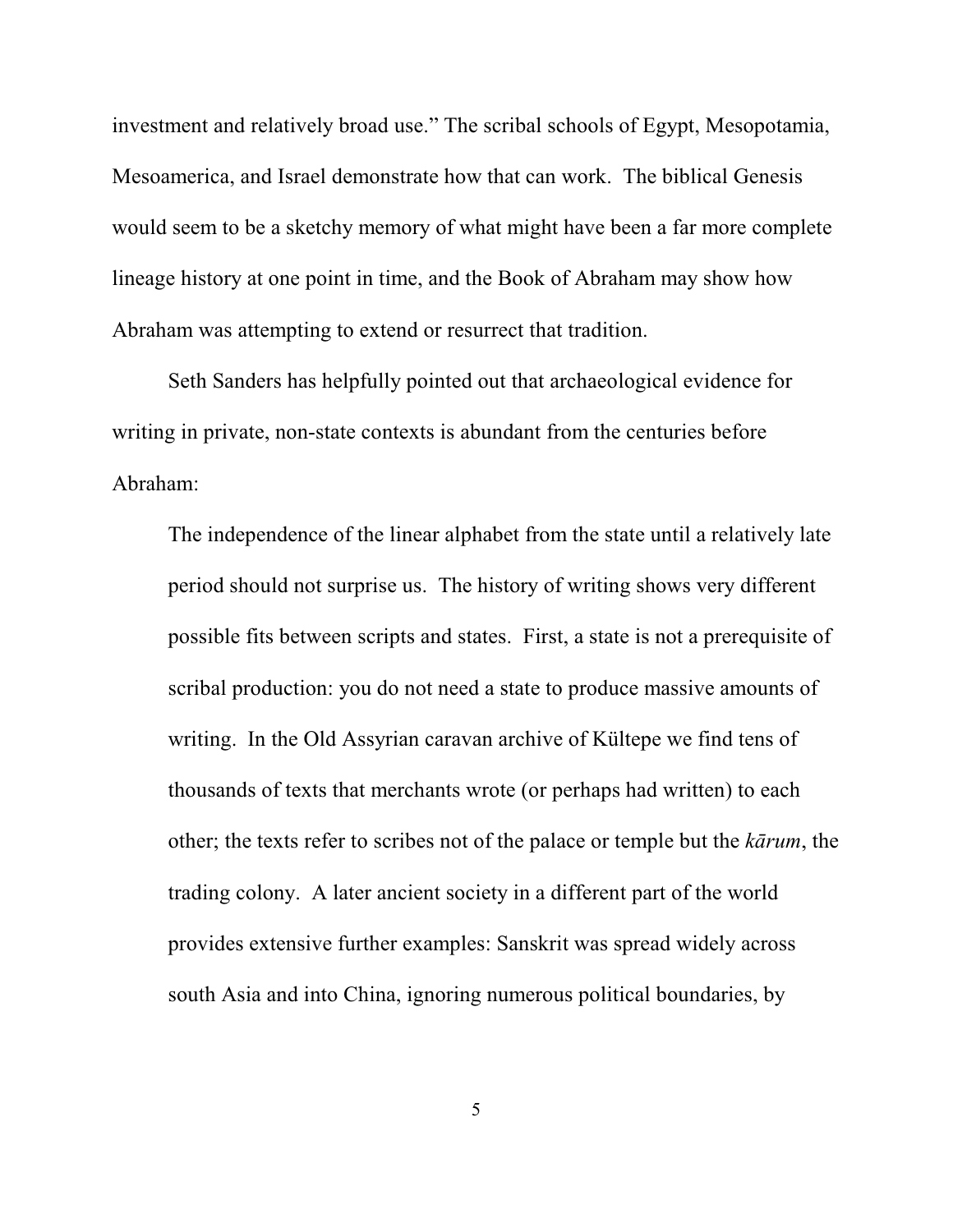Buddhist monasteries, not kings.<sup>8</sup>

Although we now know that the less well-known Ugaritic culture that was destroyed shortly after 1200 BCE where it had prospered for centuries on the Mediterranean coast not far north of Israel also spoke a West Semitic language and had an even earlier linear alphabet that used a cuneiform script, there is no evidence of a direct influence on the development of literacy in Israel three or four centuries later.<sup>9</sup> Ryan Byrne has argued that between the collapse of Ugarit in the early twelfth century BCE and the disappearance of its linear alphabet and the later emergence of a standardized linear alphabet to meet the needs of the Israelite monarchies, alphabetic writing in the Levant continued on a commission basis as elites hired individual scribes to serve their needs.<sup>10</sup>

## *David Calabro's thesis about Egyptian influence in southern Levant*

After a careful review of three early ostraca from the Negev and the associated scholarly literature, David Calabro argues for a "a tradition of hieratic writing in

<sup>8</sup> Sanders, *Invention of Hebrew*, 120.

<sup>9</sup> See the summary account in Robert Hawley, Dennis Pardee, and Carole Roche-Hawley, "The Scribal Culture of Ugarit," *Journal of Ancient Near Eastern History* 2, no. 2 (2015): 229–267.

<sup>&</sup>lt;sup>10</sup> See Ryan Byrne, "The Refuge of Scribalism in Iron I Palestine," Bulletin of the *American Schools of Oriental Research* 345 (February 2007):1–31.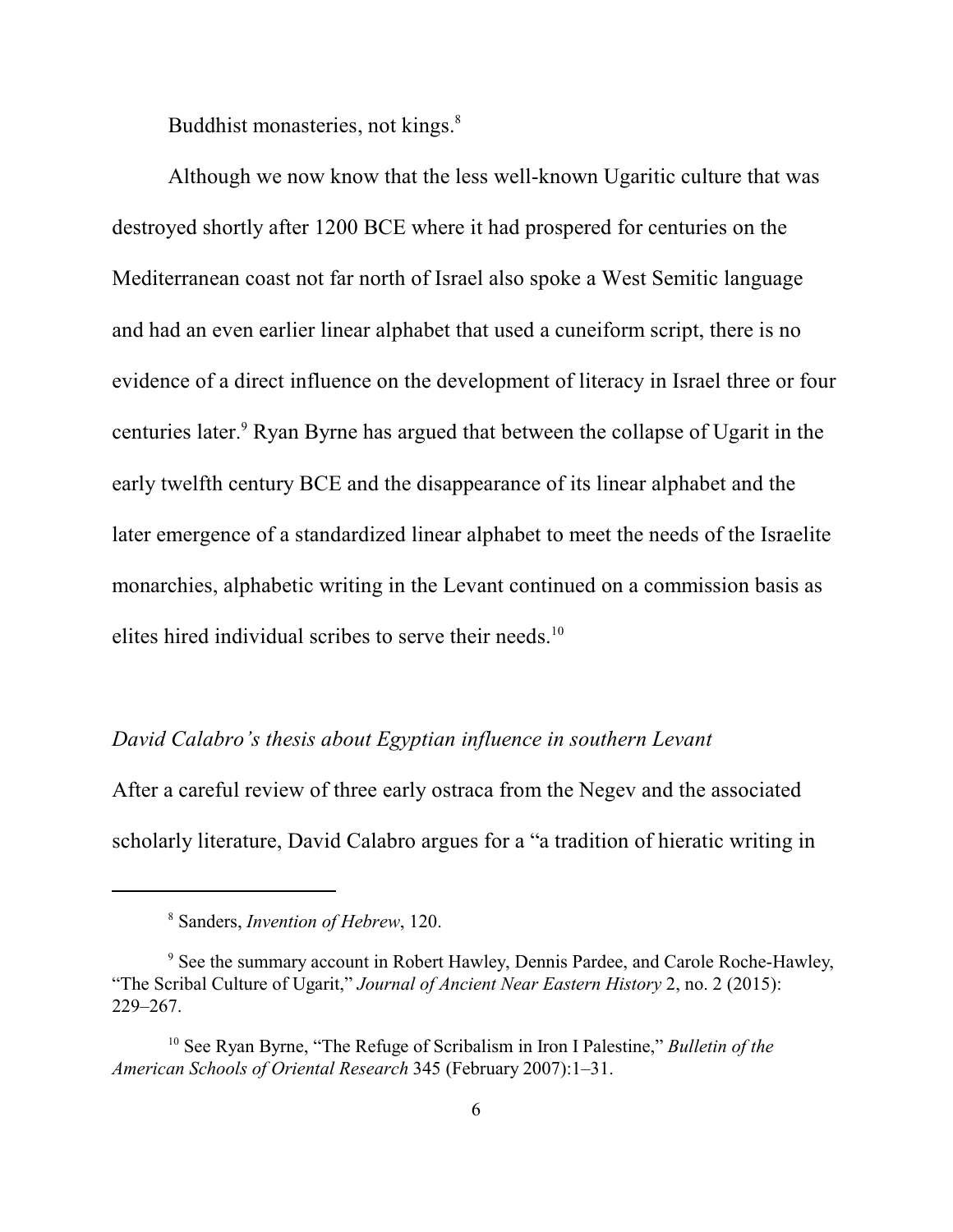the southern Levant" that may have had "its ultimate roots in a period even before the New Kingdom"—the time frame most commonly cited by scholars.

On the question of the extent of the hieratic system used in this tradition, Arad 25, 34, and the ostracon from Tell el-Qudeirat indicate that the hieratic tradition in Judah lasted in a fuller form than only the isolated use of numbers and units of measurement. In particular, it included hieratic alphabetic signs, logographic signs for commodities like wine and barley, and Egyptian conventions of sign sequence. This means that the system overlapped in some ways with alphabetic script and could, at least potentially, have been put to use for purposes other than simple accounting; whether this potential was actually exploited is, of course, unknown in view of the lack of surviving documents.<sup>11</sup>

# **The origins of Hebrew language, script, and scribal traditions**

Archaeologists and epigraphers have worked to establish the origins of Israelite scribalism using the inscriptions found in excavations. The usual assumption is that until the adoption of a Hebrew version of the northwest Semitic alphabet

<sup>&</sup>lt;sup>11</sup> David Calabro, "The Hieratic Scribal Tradition in Preexilic Judah," in *Evolving Egypt: Innovation, Appropriation, and Reinterpretation in Ancient Egypt*, eds. Kerry Muhlestein and John Gee (Oxford: Archaeopress, 2012), 83.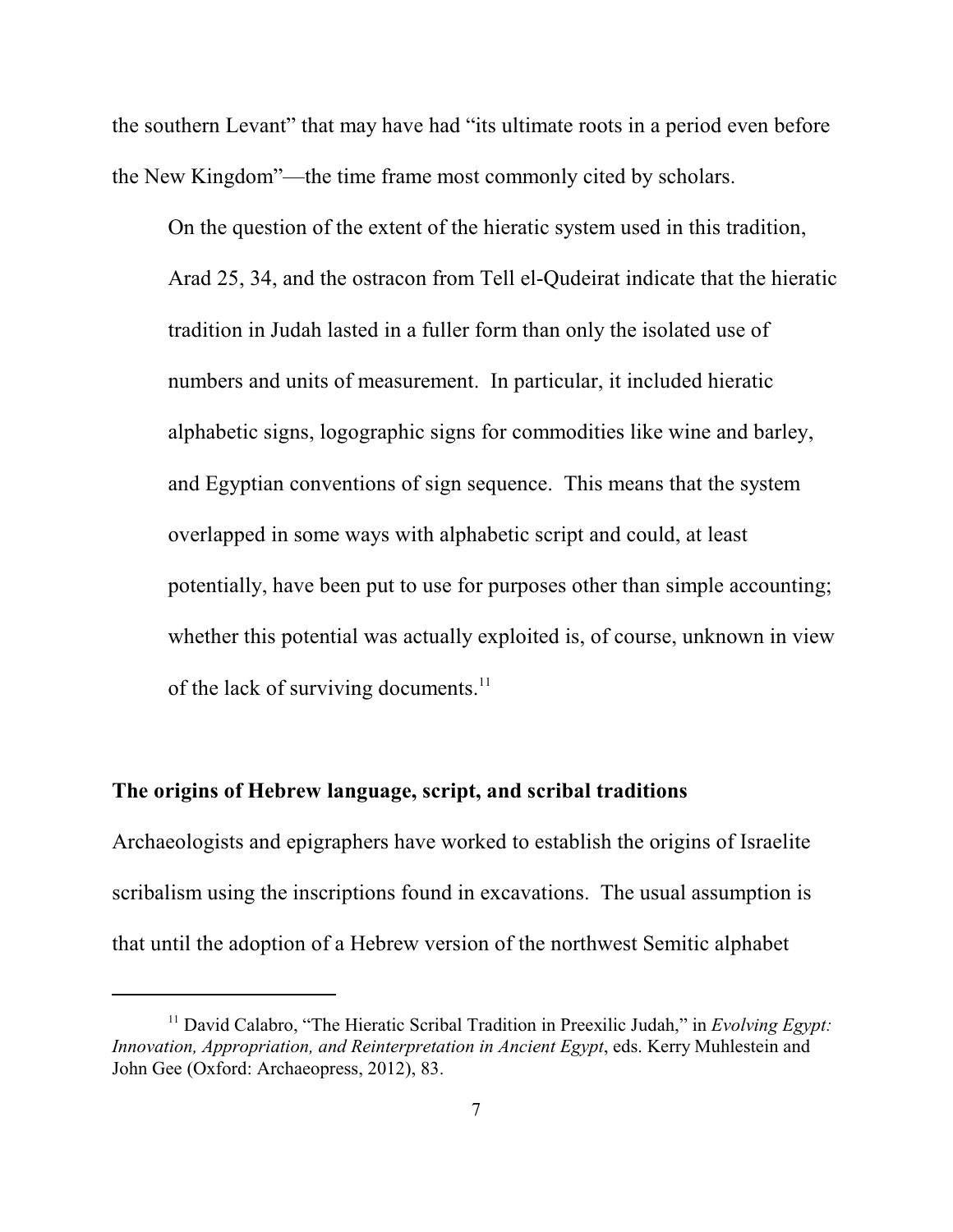around 800 BCE, Israel only had oral traditions. "Writing is never mentioned in the history of the patriarchs."<sup>12</sup> The emergence of a Hebrew alphabet provided the opportunity to transcribe the oral traditions of Israel and to edit them in various ways for posterity.<sup>13</sup> Scribal schools would presumably have developed significantly as part of that process. As Israel Finkelstein recently summarized:

Assembling all available data for scribal activity in Israel and Judah reveals no evidence of writing before approximately 800 B.C.E. In fact, it shows that meaningful writing in Israel began in the first half of the eighth century, while in Judah it commenced only in the late eighth and more so in the seventh century B.C.E. . . . Recent archaeological and biblical research has made it clear that *no biblical text could have been written before circa 800 B.C.E. in Israel and about a century later in Judah*. . . . Ninth-century B.C.E. and earlier memories could have been preserved and transmitted

<sup>&</sup>lt;sup>12</sup> Solomon Gandz was an early explorer of the oral tradition in the Bible who noted how alternatives to written records are mentioned in stories of the patriarchs. See Solomon Gandz, "Oral Tradition in the Bible," in *Jewish Studies in Memory of George A. Kohut, 1874–1933*, Salo W. Baron and Alexander Marx, eds. (New York: Bloch, 1935), 249.

<sup>&</sup>lt;sup>13</sup> An excellent summary of contemporary research on the invention and spread of alphabetic writing in the ancient world can be found in André Lemaire, "Alphabetic Writing in the Mediterranean World: Transmission and Appropriation," in Baruch Halpern and Kenneth S. Sacks, eds., *Cultural Contact and Appropriation in the Axial-Age Mediterranean World* (Leiden: Brill, 2017),103–115.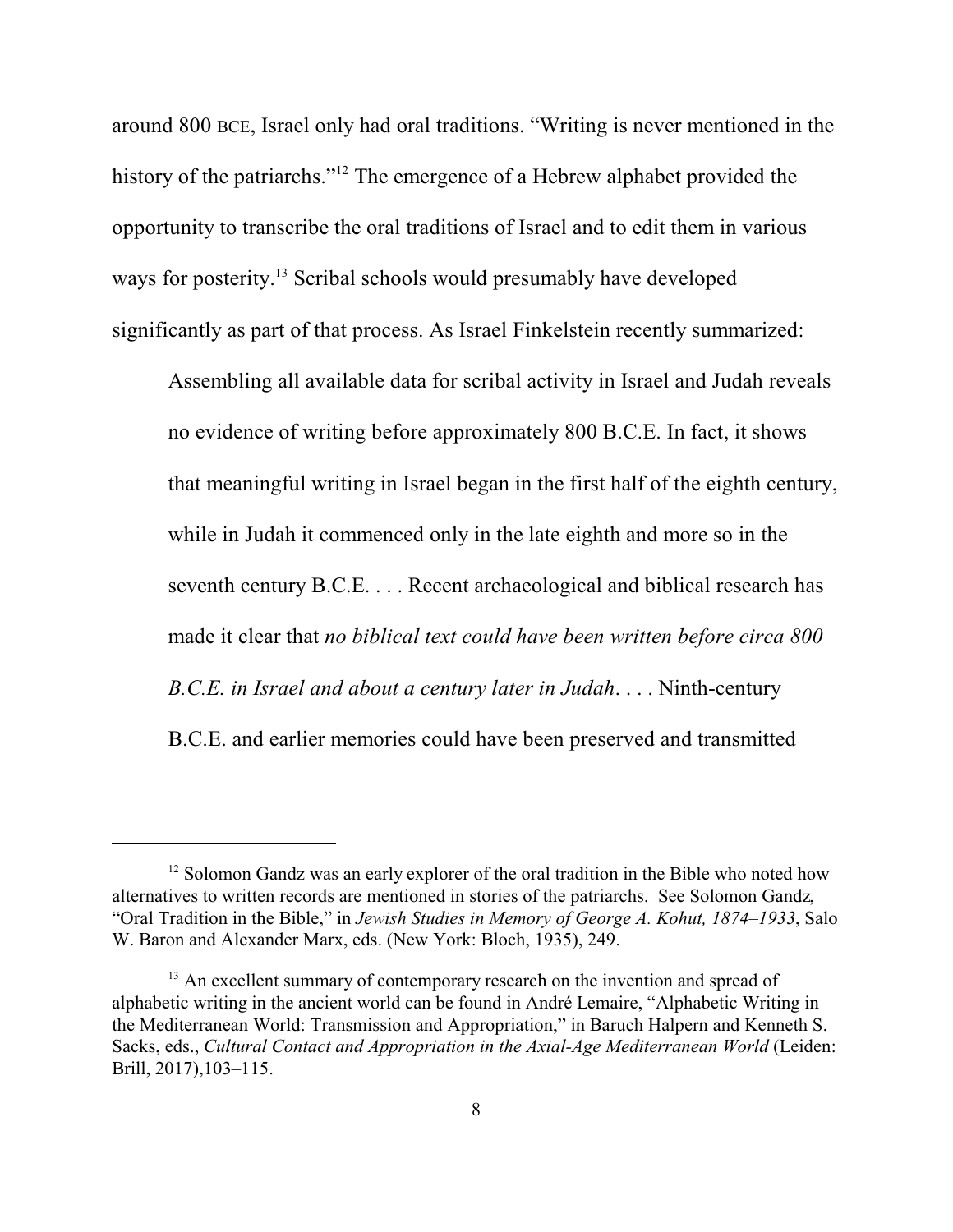only in oral form (italics added).<sup>14</sup>

In their comprehensive review of the archaeological evidence, Finkelstein and Sass concluded that:

Hebrew letter shapes make their debut in the late Iron IIA1 or ca.

800–840/830. They first appear on the periphery of Israel and Judah in Rehov and Gath, the former probably under Israelite domination. At that time, the days of the Omrides, there is no archaeological evidence for Hebrew writing (or any other) in Samaria, Jerusalem, or elsewhere in the heartland of Israel and Judah. . . .

Taking the above archaeological evidence and absence at face value would mean that Omride Israel was pre-alphabetic, and that the events of much of the ninth century described in the Book of Kings were transmitted orally and first put in writing some two generations later.

The archaeological evidence, some of it indirect, points to the late ninth century or late Iron IIA2 as the time when the Hebrew alphabet became visible in the Hebrew kingdoms.<sup>15</sup>

<sup>14</sup> Finkelstein, *Forgotten Kingdom*, 162–163.

<sup>&</sup>lt;sup>15</sup> Israel Finkelstein and Benjamin Sass, "The West Semitic Alphabetic Inscriptions, Late Bronze II to Iron IIA: Archaeological Context, Distribution and Chronology," *Hebrew Bible and Ancient Israel* 2 (2013): 201–202.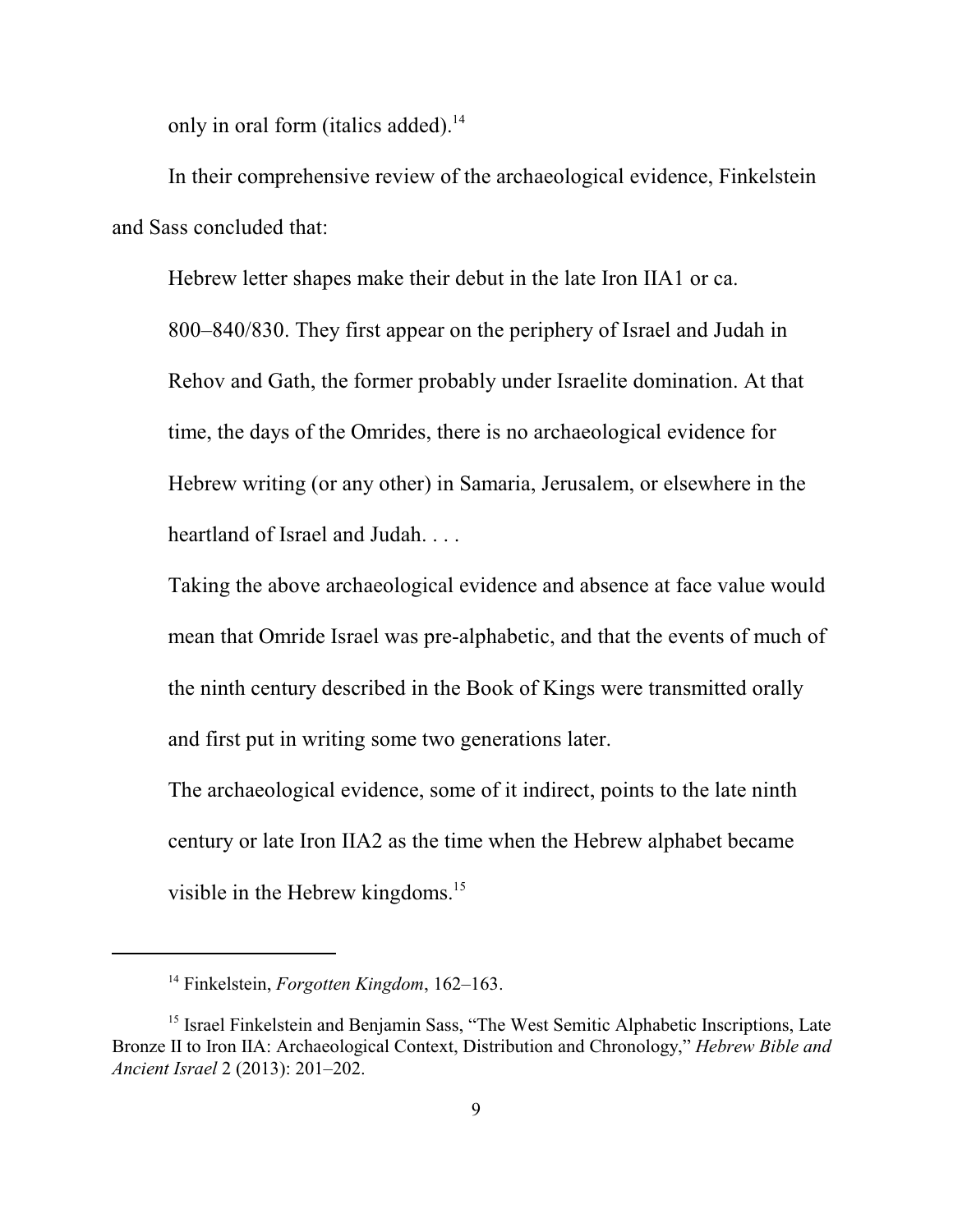But all archaeological conclusions must be seen as temporary. Only a year after publishing this statement, the authors discovered a sherd in their Megiddo excavation of a ninth-century metallurgical workshop that has a radiocarbon date before 850 BCE and that seems to display an early form of cursive Hebrew.<sup>16</sup>

## *Scribal roles in West-Semitic oral cultures*

The scribes in Iron Age West Semitic speaking regions provided the technology by which non-literate people could communicate complex messages or texts at a distance. The scribal class provided the means by which anyone in those oral cultures could take advantage of the power of literacy:

If Israelites did not see literature as confined to writing but as traveling through it, this has further implications for the historical nature of written Hebrew: it means that, first, we do not need to assume an earlier written literature to explain the complexity of Hebrew literary culture. What we have seen of earlier West Semitic literature shows that a highly developed culture of *poiesis*, cultural creation through text-making, must have existed in the early Iron Age and earlier, before there was any desire to set it down

<sup>&</sup>lt;sup>16</sup> See Benjamin Sass and Israel Finkelstein, "The swan-song of Proto-Canaanite in the ninth century BCE in light of an alphabetic inscription from Megiddo," *Semitica et Classica* 9 (2016): 19–42.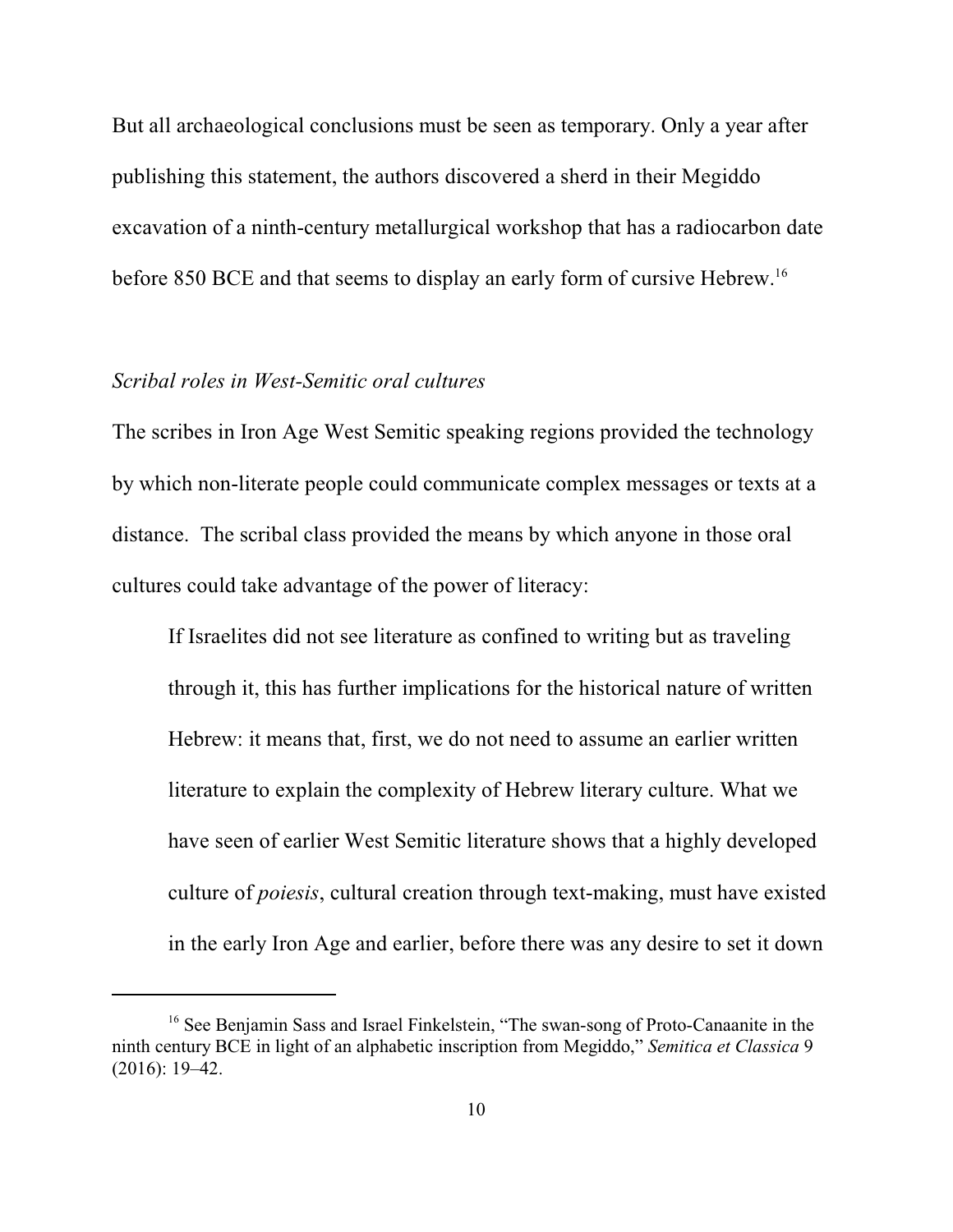in standardized Hebrew. And this idea persists: in prophetic narratives from the late Iron Age, the decisive feature of a text was its communicative power, not its written nature. Texts like first Isaiah (29:18) concur in describing the deaf, not the blind, miraculously "hearing," not "seeing," the words of a book. "Reading" is fundamentally an acoustic performance, and text-reception is imagined as a process of hearing.<sup>17</sup>

As these oral cultures made the transition to literacy with the sudden availability of the new northwest Semitic alphabets in the eighth and seventh centuries BCE, it would have been quite natural for them to continue using the terminology of oral performance for the newly enabled process of reading out of written texts by scribes to their non-literate audiences. Hebrew, Arabic, and Aramaic all use the root *qry* which in various verb and noun forms can refer to noise or crying as the crowing of a rooster or to reading and even specifically to scripture reading or to one who proclaims or reads.<sup>18</sup>

*The development of paleo Hebrew script*

<sup>17</sup> Sanders, *Invention of Hebrew*, 146–147.

<sup>&</sup>lt;sup>18</sup> See online The Comprehensive Aramaic Lexicon Project, accessed 14 April 2021 at cal.huc.edu/index.html. I thank John S. Robertson for calling this dictionary information to my attention. See also the discussion in Schniedewind, *How the Bible Became a Book*, 48–49.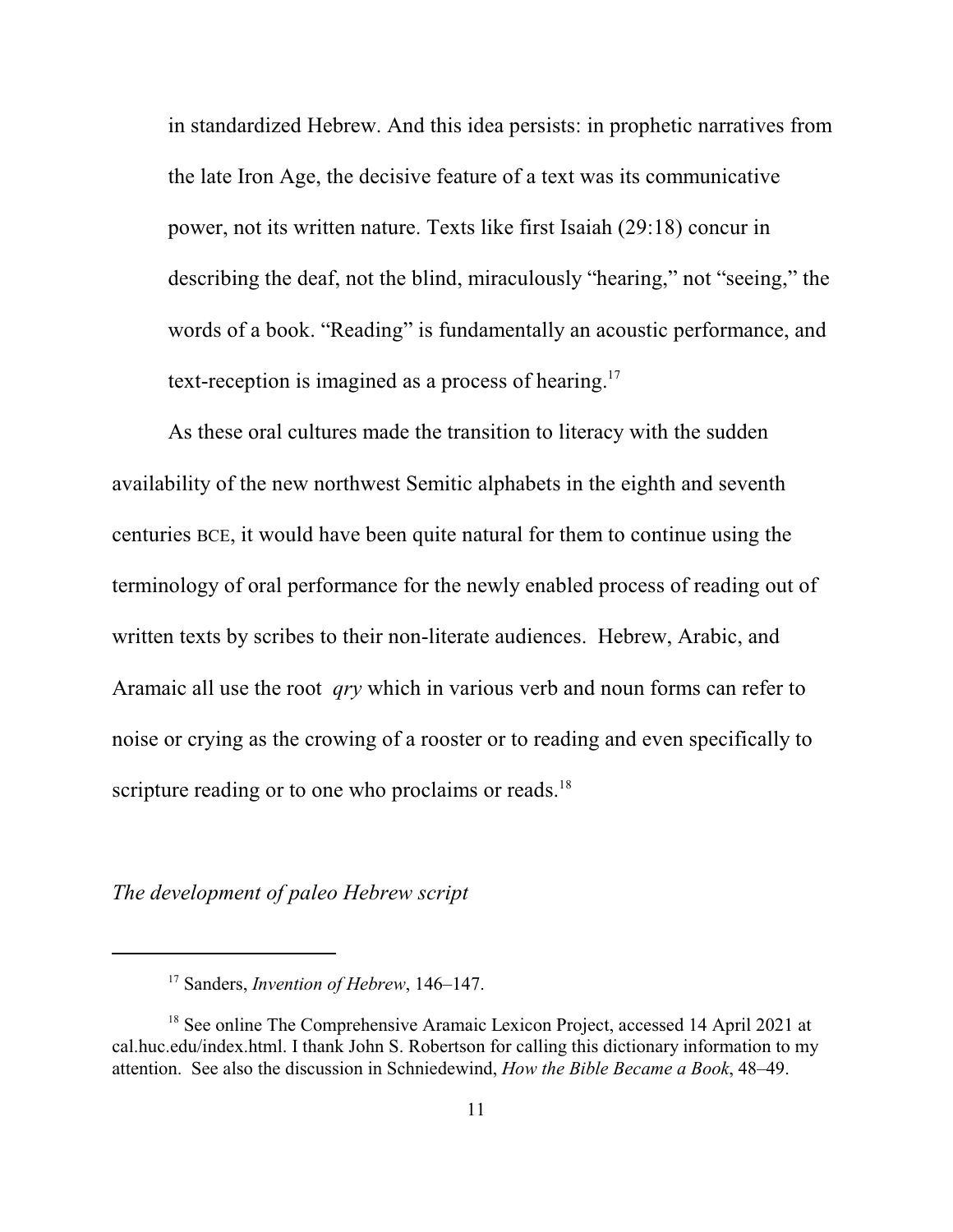The alphabetic scripts of Phoenician, Aramaic, and Old (paleo) Hebrew developed together in the tenth through eighth centuries. The growing collection of archaeologically discovered inscriptions is now large enough and sufficiently representative of different time periods to allow analyses that can demonstrate the development of character morphology and other writing conventions over time as well as consistency across the geography occupied by Hebrew-speaking people. After detailed analysis of the available datable inscriptions, Rollston concludes that the demonstrable evolution in morphology, orthography, and other writing conventions in those centuries is the same throughout Israel and Judah.

The Old Hebrew script was a distinct national script, differing from the Phoenician and Aramaic series and reflecting independent developments. There must have been . . . a mechanism for the development, use, and retention of a distinct Old Hebrew national script.<sup>19</sup>

And that mechanism would obviously be a system of scribal schools in communication with each other and serving the elites of Israel and Judah. "Of necessity, it must be affirmed that the lion's share of the Old Hebrew epigraphic record does not just reflect "functional knowledge" of the script. Rather, it

<sup>&</sup>lt;sup>19</sup> Rollston, "Scribal Education," 60.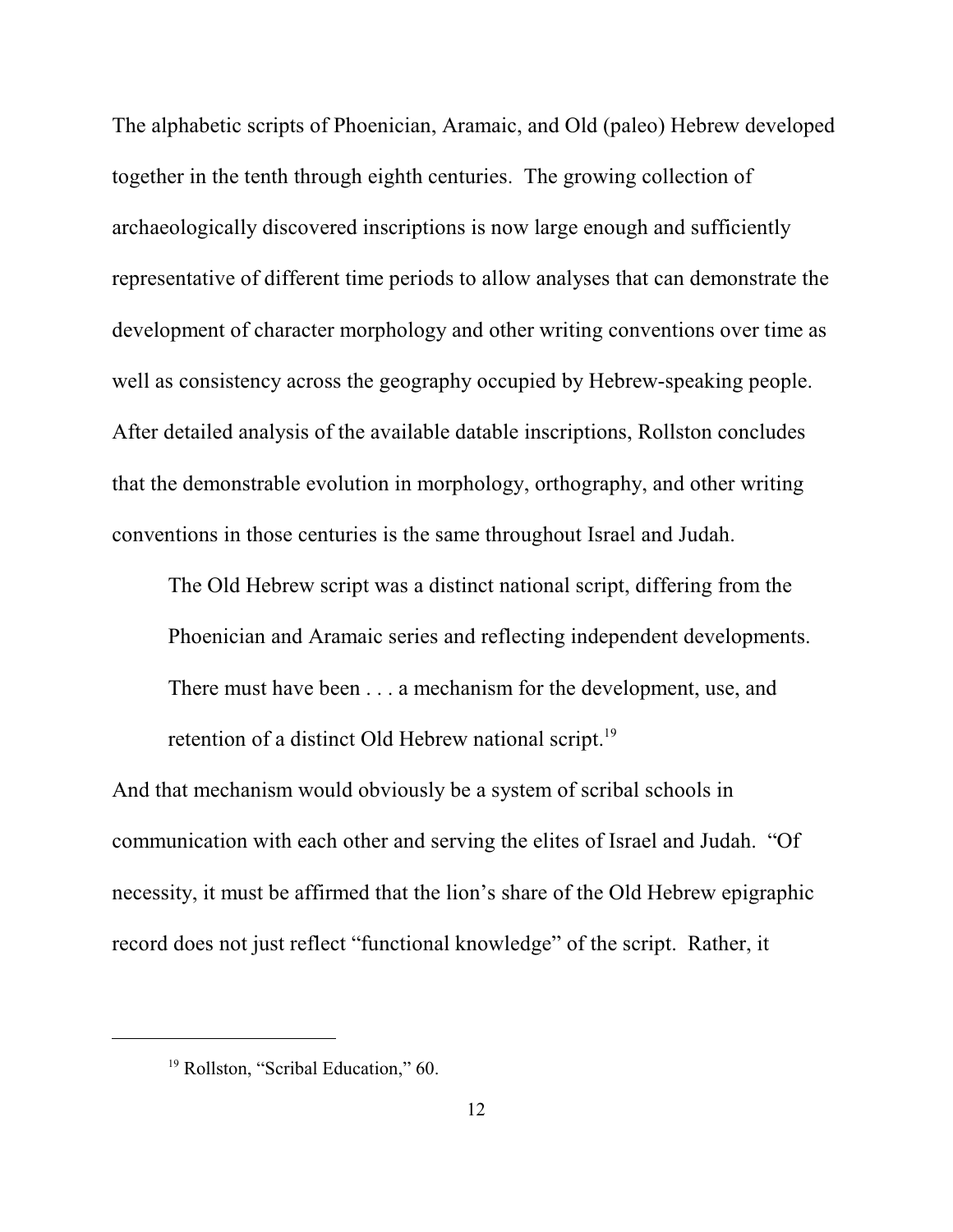"reflects the sophisticated knowledge of trained professionals."<sup>20</sup> Rollston offers his opinion that the state "was the primary aegis for scribal education in Iron II Israel," but recognizes that "even in Mesopotamia, much schooling occurred in domestic contexts."<sup>21</sup>

Again, Sanders counters by reversing the logic, arguing that alphabetic scribalism more likely survived the transition to the Iron Age and was eventually co-opted by the state. "The distribution of Hebrew across space and time suggests that skilled writers outside the palace perpetuated the standardization of writing in Israel.... We see one script for two kingdoms."<sup>22</sup> Borrowing examples from Rollston, Sanders concludes that "Hebrew scribal technique must have traveled along craft networks."<sup>23</sup>

Until recently, the absence of tenth-century inscriptions in Hebrew had led many scholars to question the development or even the existence of the Solomonic golden age as described in the Hebrew Bible. However, discovery of the Tel Zayit abecedary has provided the evidence necessary for some epigraphers to conclude

23 Ibid, 127.

 $20$  Ibid., 60–61.

 $21$  Ibid., 68.

<sup>22</sup> Sanders, *Invention of Hebrew*, 125.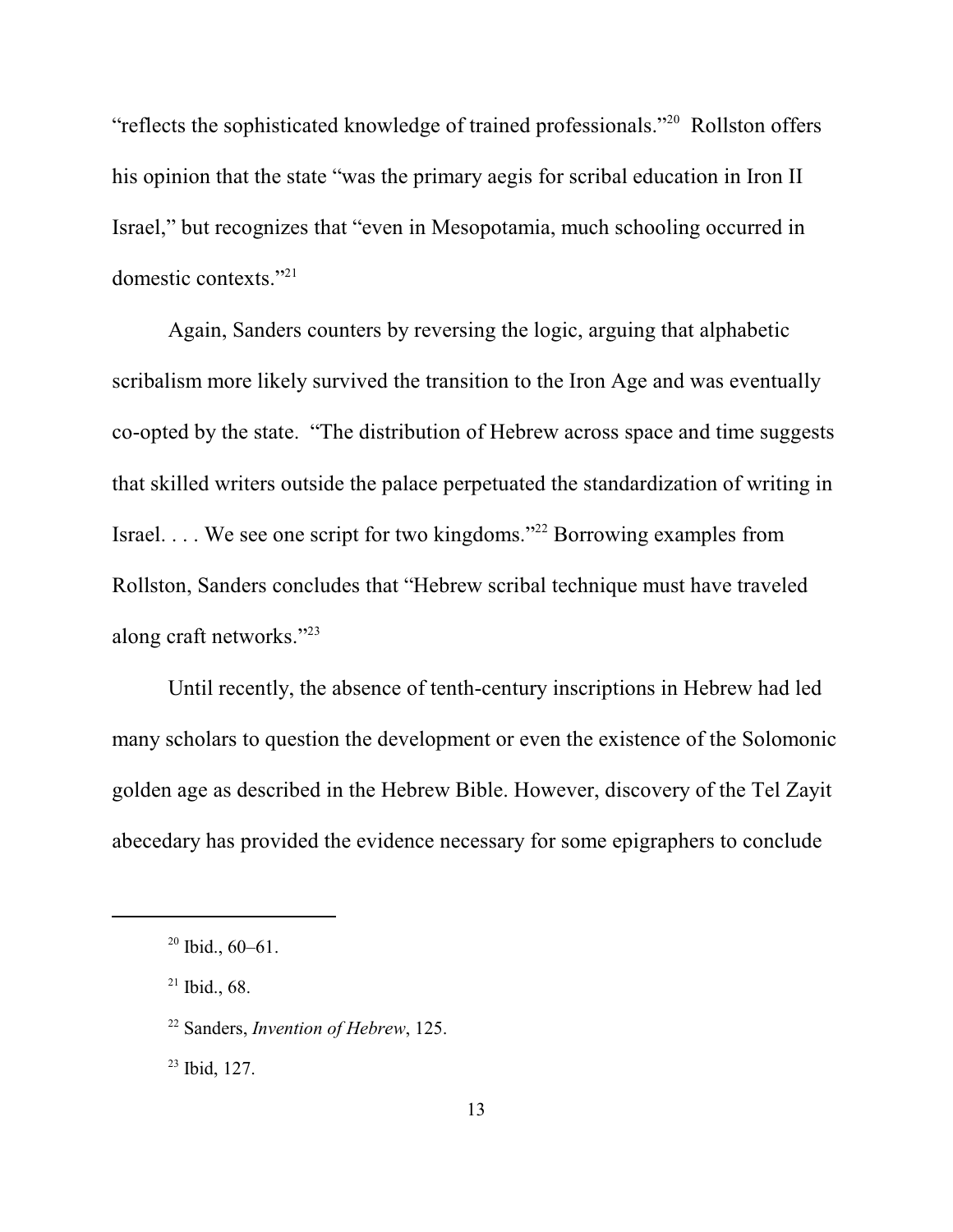that there was already a scribal system in place in Israel and Judah in the tenth century that was developing a substantially uniform version of "inland Phoenician script," indicating in turn the hypothetical existence of a sufficiently developed political and social structure to support a system of scribal schools with a national character which would lead to the uniform script and Hebrew language that would dominate the eighth and seventh centuries.

A combination of evidence, including now the Tel Zayit Abecedary, suggests that late  $10<sup>th</sup>$ -century Israel had an emergent state structure, one that included borrowing or adaptation of the Phoenician alphabetic scribal system in some administrative centers and the learning of this system by a limited number of officials. 24

<sup>24</sup> David M. Carr, "The Tel Zayit Abecedary in (Social) Context," in *Literate Culture and Tenth-Century Canaan: The Tel Zayit Abecedary in Context*, Ron E. Tappy and P. Kyle McCarter Jr., eds., (Winona Lake, IN: Eisenbrauns, 2008), 124. Over the last two decades epigrapher Benjamin Sass and archaeologist Israel Finkelstein have collaborated on multiple studies that argue for rethinking the dating of these early inscriptions to the early ninth century, which would imply that the Hebrew version of the alphabet may have emerged first, before the Phoenician and Aramaic versions. They specifically assemble a strong argument for lowering the dating of the Tel Zayit Abecedary by a century in Israel Finkelstein, Benjamin Sass, and Lily Singer-Avitz, "Writing in Iron IIA Philistia in the Light of the *Tçl Zayit/Zçtâ Abecedary," Zeitschrift des Deutschen Palästina-Vereins (1953-),* 2008 Bd. 124, H. 1 (2008), pp. 1–14. This has been contested strongly, and the resulting debate is carefully documented and explained by David Vanderhooft, who concludes that at least one artifact seems to refute the proposed later chronology. See David S. Vanderhooft, "The Final Phase of the Common 'Proto-Semitic' Alphabet in the Southern Levant: A Rejoinder to Sass and Finkelstein, in *Rethinking Israel: Studies in the History and Archaeology of Ancient Israel in Honor of Israel Finkelstein*, Oded Lipschits, Yuval Gadot, and Matthew J. Adams, eds., (Winona Lake, IN: Eisenbrauns, 2017), 441–450.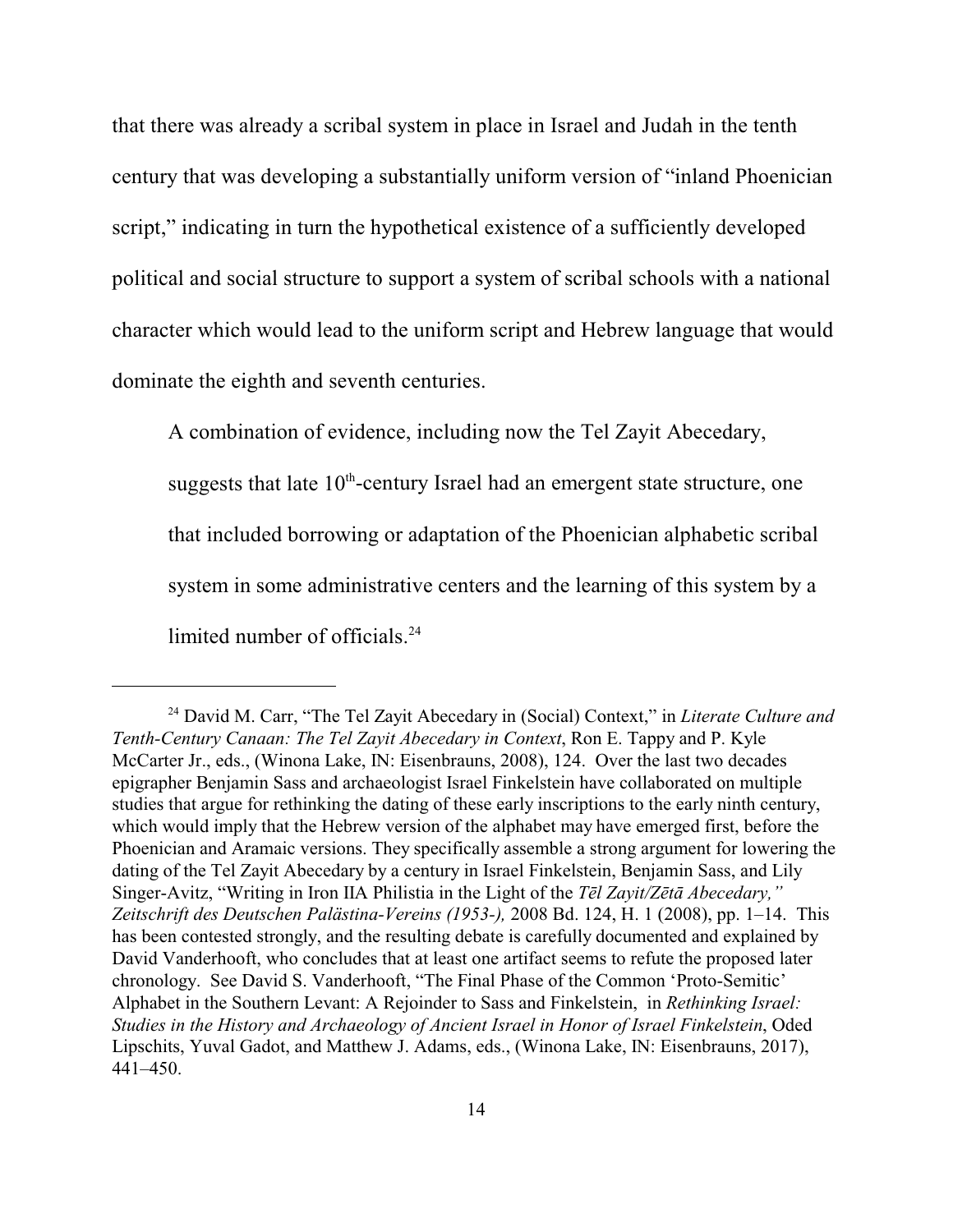Strong resistance to this hypothesized institutional approach comes from other leading epigraphers and historical linguists. Aramaic specialist Holger Gzella has suggested "that alphabetic writing was usually transmitted in the domestic sphere, or at least in non-professional environments, hence it circulated more widely and could survive socio-economic crises more easily."<sup>25</sup> Hebrew language historian Seth L. Sanders points out that the Tel Zayit Abecedary has some of the same ancestry as Hebrew script but represents a branch of script development that died out before the rise of Hebrew script in the late ninth century. He also observes that "the West Semitic evidence suggests that the linear alphabet lived for a thousand years or more, from its invention around 2000 B.C.E. to the  $9<sup>th</sup>$  century, without a state patron." He gives multiple examples of social complexity developing independently of states. 26 The Aramaic script derived from the Phoenician and/or Hebrew alphabets first shows up in monumental inscriptions beginning in the late  $9<sup>th</sup>$  century.<sup>27</sup>

<sup>25</sup> Gzella, *Cultural History of Aramaic,* 58–59.

<sup>&</sup>lt;sup>26</sup> Seth L. Sanders, "Writing and Early Iron Age Israel: Before National Scripts, Beyond Nations and States," " in *Literate Culture and Tenth-Century Canaan: The Tel Zayit Abecedary in Context*, Ron E. Tappy and P. Kyle McCarter Jr., eds., (Winona Lake, IN: Eisenbrauns, 2008), 105 and 120. The long and fully documented version of Sanders's argument can now be found in chapter 4 of Sanders, *Invention of Hebrew*, 103–155.

<sup>&</sup>lt;sup>27</sup> Benjamin Sass, "Aram and Israel during the 10th–9th centuries BCE, or Iron Age IIA," *In Search for Aram and Israel: Politics, Culture, and Identity*, Omer Sergi, Manfred Oeming, and Izaak J. de Hulster, eds. (Tubingen: Mohr Siebeck, 2016), 199–227.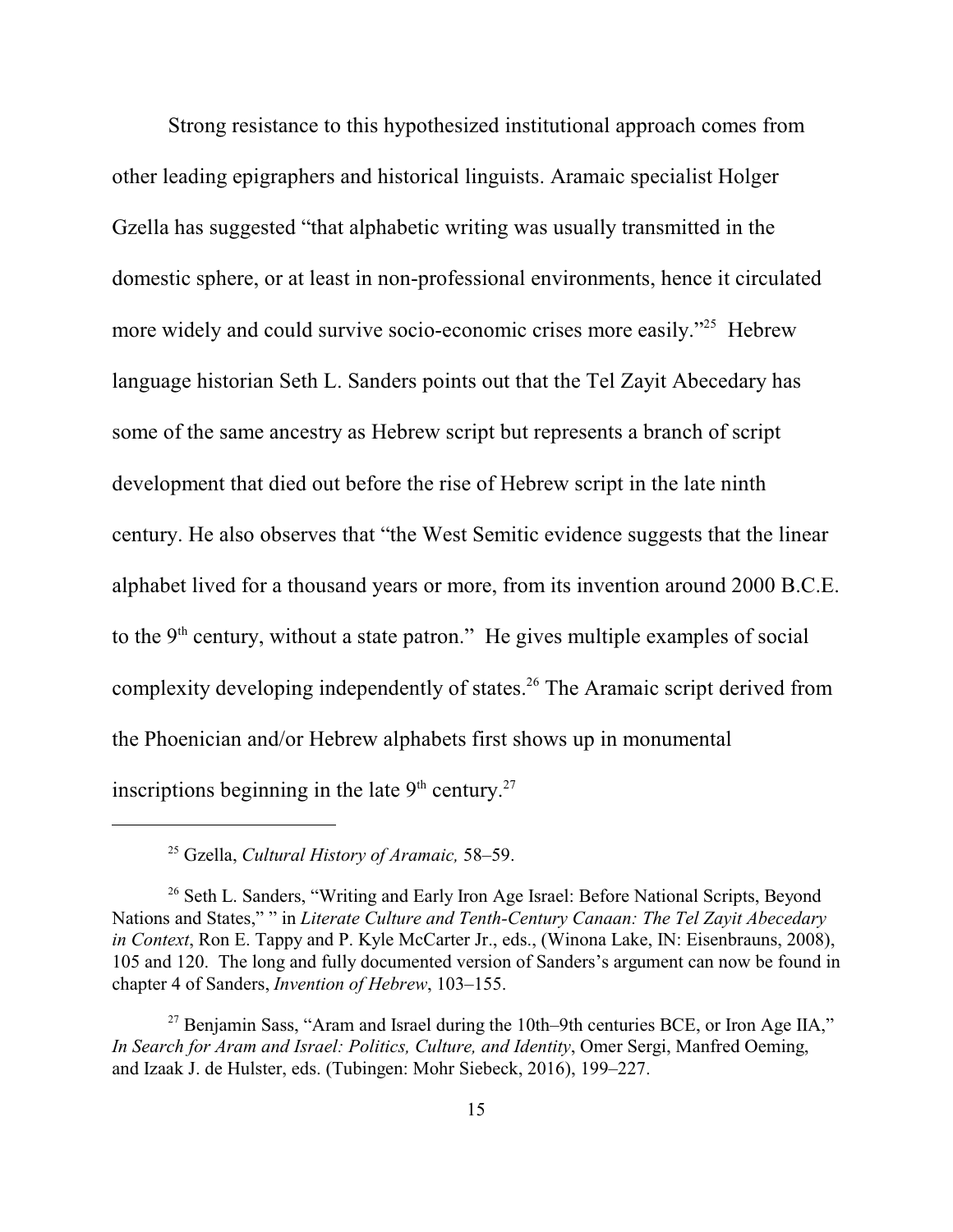Historical linguists generally agree that as the nations of Israel, Edom, Moab, Damascus, and Ammon emerged in the tenth and ninth centuries BCE, they established their own national versions of Northwest Semitic language and that they soon adopted national versions of the new alphabetic script. Benjamin Sass has identified the formation of new states in the early ninth century as the primary impetus for developing writing to serve the needs of royal bureaucracies.<sup>28</sup>

While the coastal cities of Phoenicia have traditionally been assumed to have hosted the initial formulations of alphabetic script derived from Proto-Canaanite, Sass points out that there is no artifactual evidence for that. He hypothesizes that Damascus may have started that with the Aramaic alphabet but recognizes that it could also have been Israel that first invented a national alphabet derived from Proto-Canaanite. While there are no alphabetic inscriptions surviving from the first half of the ninth century in the entire area, the developments in each of the neighboring nations in the second half of the century came so quickly that it is not possible to say for sure which one may have been the primary instigator. The Hebrew script developed first in Samaria where "it would have answered the need created by the emerging Israelite state and its

<sup>&</sup>lt;sup>28</sup> Ibid., 213–224. See also A. Lemaire, "Alphabetic Writing," 110–115.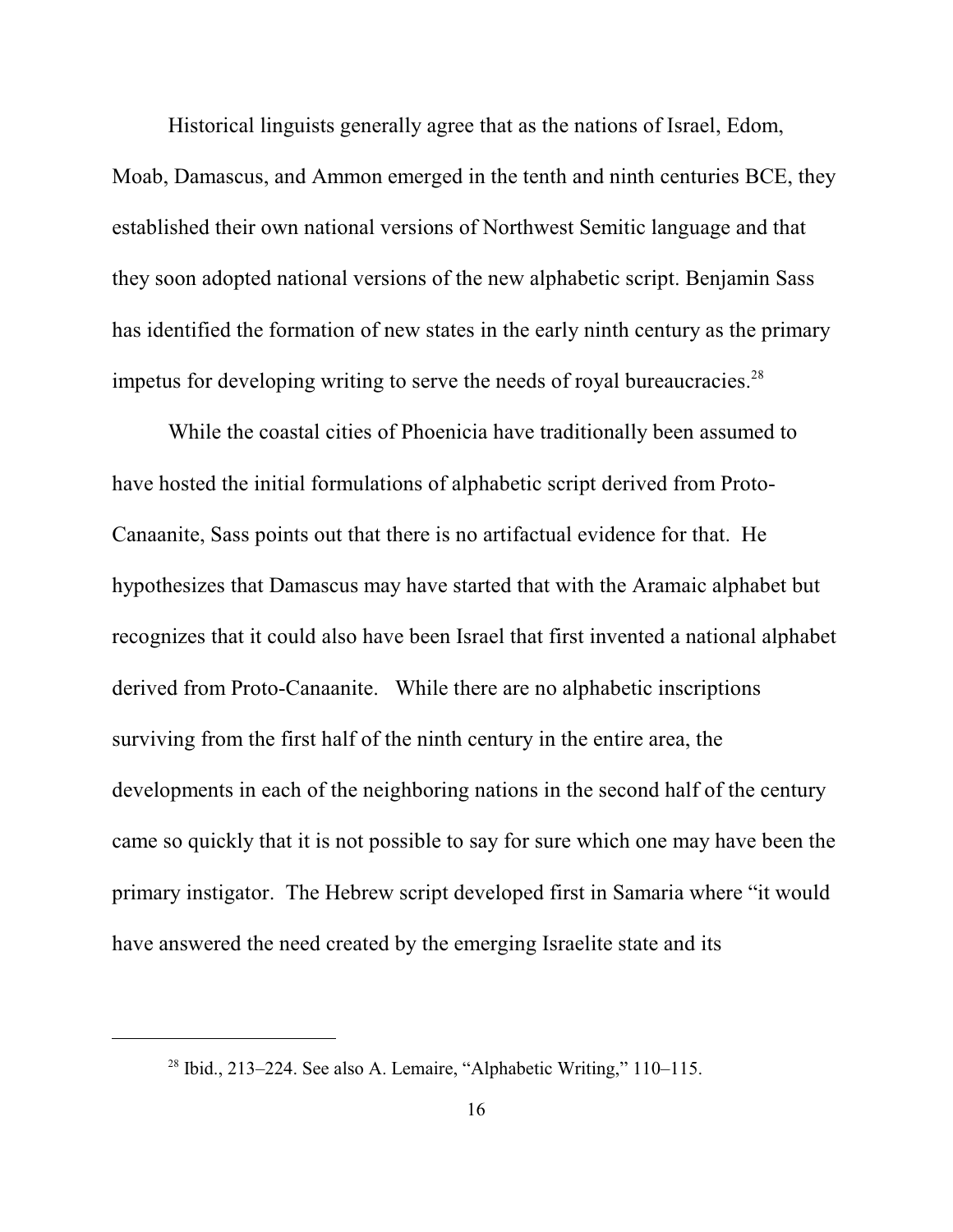bureaucracy."<sup>29</sup> The impressive standardization of Hebrew language and script is usually traced to the eighth and seventh centuries and is attributed to the cooperative efforts of scribal schools across Israelite territory.

## **Historical Background of the Scribal Traditions in Ancient Israel**

Academics have been slow to affirm or describe an early scribal culture among the ancient Israelites. Epigraphers believe the first alphabetic Hebrew script did not appear until around 800 BCE. Archaeologists have not excavated anything they would identify as scribal facilities. And the oldest surviving Hebrew documents of consequence are papyri or parchment from the second century BCE. Nonetheless, in his article for the *Oxford Handbook of Biblical Studies*, Richard Kratz confidently reasons backwards from the great outpouring of biblical and related writings in later centuries to the assumption of a developed scribal culture that exceeded other ANE models in significant ways:

The growth of the Old Testament presupposes the Israelite-Judaean scribal culture. From it the biblical tradition took over the practices, knowledge,

<sup>29</sup> Benjamin Sass, *The Alphabet at the Turn of the Millennium* (Tel Aviv: Journal of the Institute of Archaeology of Tel Aviv Univ. Occasional Publications, No. 4, 2005), 59–60. See also 85–88.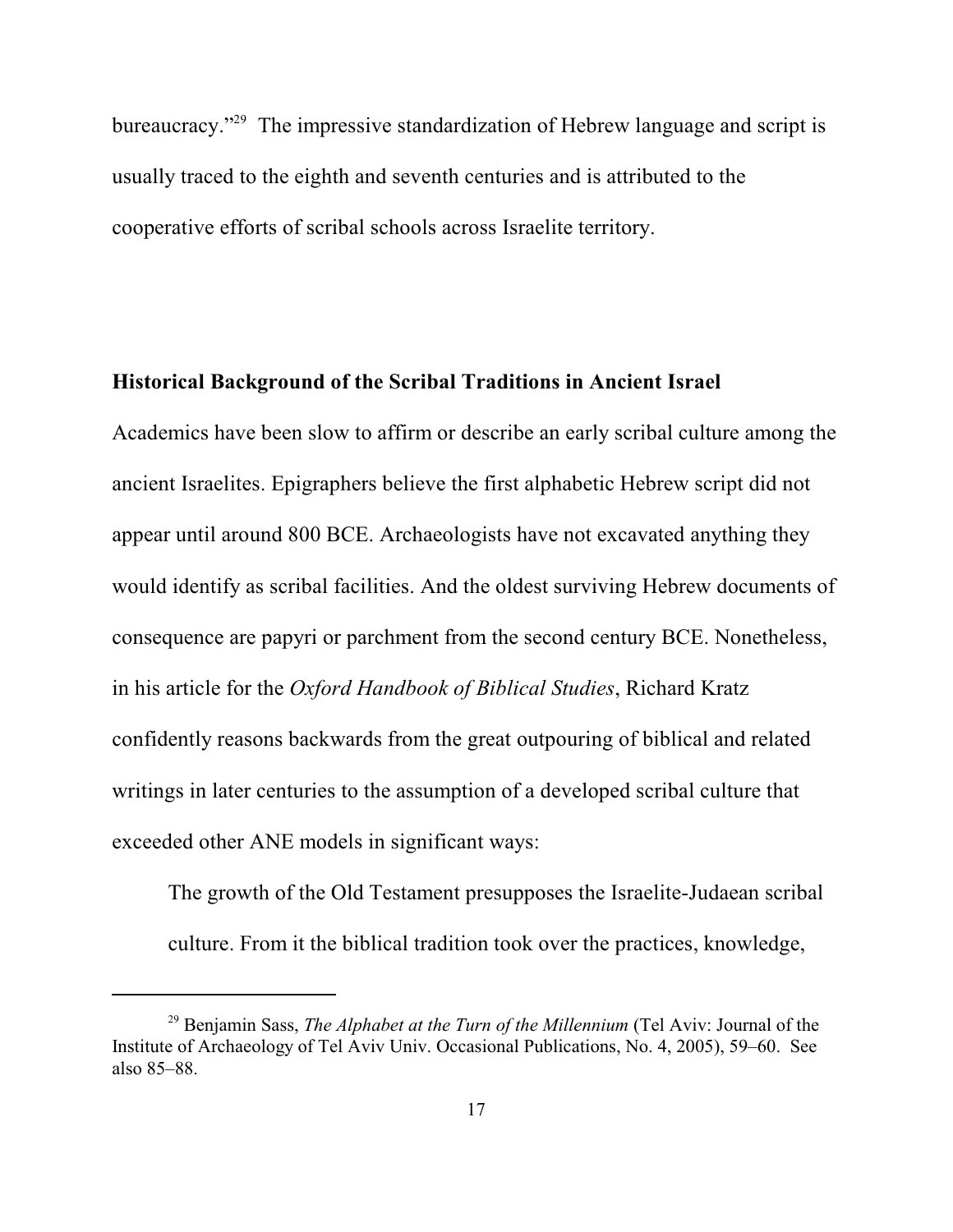and literary remains of the scribes. At the same time they pioneered with what they took over, or produced independently on the basis of it, a very particular way that was also unique in the whole of the ancient Near East. The genre and the content of the biblical books burst the limits of the usual praxis of the scribes. From the scribes developed the scribal scholars, and from the Israelite-Judaean scribal culture they developed the Jewish tradition in the Old Testament. 30

#### *Early scribes in Israel*

In his 1965 textbook on the social institutions of ancient Israel, Roland de Vaux recognized that the only textual information we have about Israel's scribes must be inferred from a small number of biblical references. From those few mentions, de Vaux inferred that the "royal secretary" listed with King David's staff occupied a position modeled after the "royal scribe" that served Egyptian pharaohs and had responsibilities for all royal communications, collections for the temple, and counsel regarding external relations. The few that are named were from one family.

<sup>30</sup> Richard G. Kratz, "The Growth of the Old Testament," *Oxford Handbook of Biblical Studies* (Oxford: Oxford Univ. Press, 2008), 1, DOI: 10.1093/oxfordhb/9780199237777.003.0028 (online publication Sept. 2009).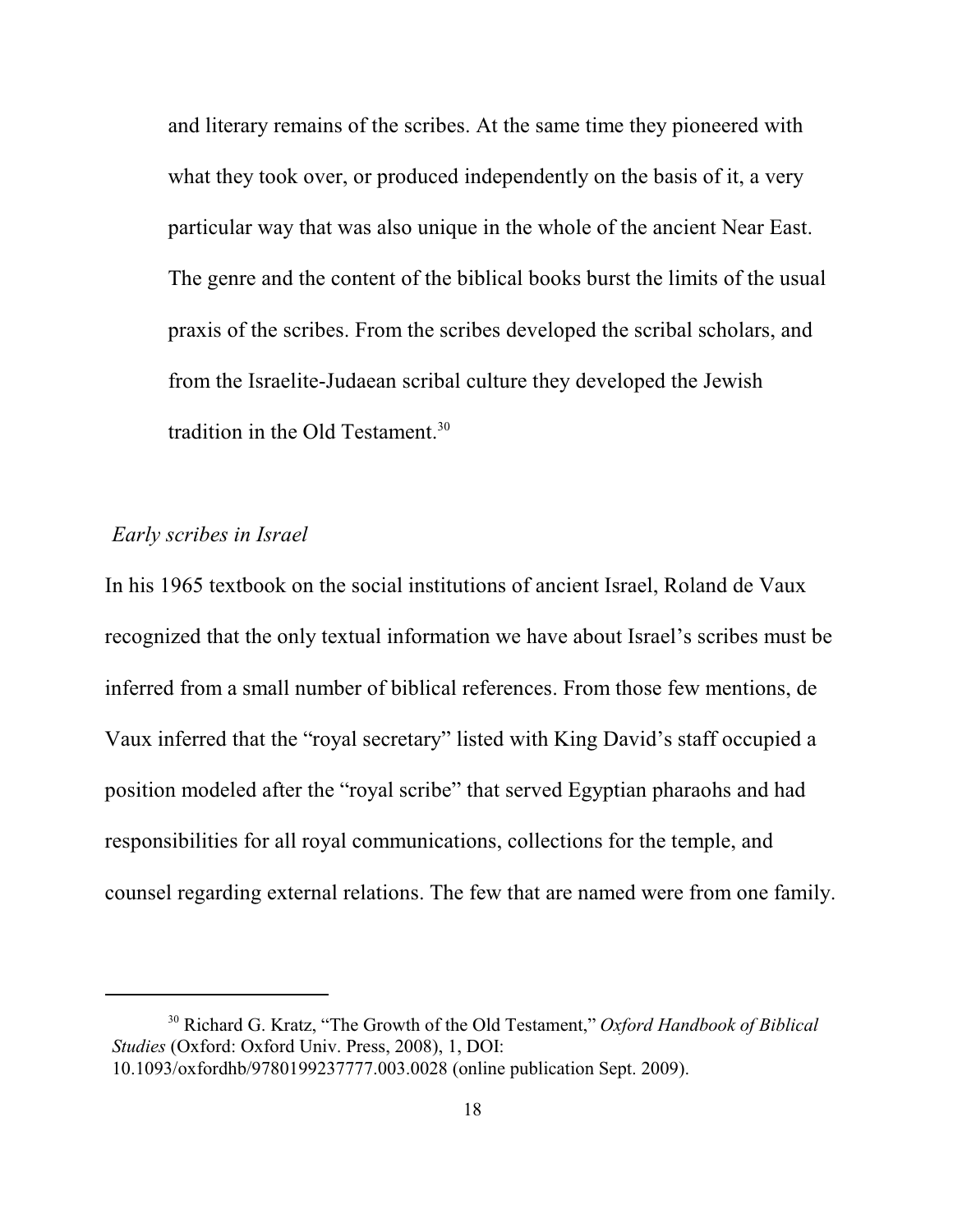And it seemed there were many others unnamed performing lesser scribal duties.<sup>31</sup> Reviewing these same passages, Schniedewind recognizes the existence of individual scribes in the service of monarchies, but concludes that the development of independent writing traditions and "scribal schools . . . would await Israel's transition to a more urban state in the eighth century."<sup>32</sup>

Michael Fishbane lamented the lack of historical descriptions of the training and organization of Israelite scribes, but went on to list the roles that scribes would have had to fill in support of the monarchy, the temple, the military, and others:

It may be assumed . . . that the skills taught in their various guild centres and schools . . . enabled these scribes to serve a variety of administrative and state functions. Some served the military and aided in conscription; . . others, Levites by lineage, served as overseers of the priestly rotations, . . or provided administrative services to the Temple and its upkeep; . . and still other scribes served in the royal court, providing the king with diplomatic skill and sage wisdom. Trained in the forms and rhetoric of international diplomatic correspondence, and thus kept abreast of internal and external

<sup>31</sup> Roland de Vaux, *Ancient Israel: Social Institutions* I (New York: McGraw-Hill Book Company, 1965), 131-32.

<sup>32</sup> William M. Schniedewind, *How the Bible Became a Book* (Cambridge: Cambridge Univ. Press, 2004), 59. See the development of this idea, pp. 75–90.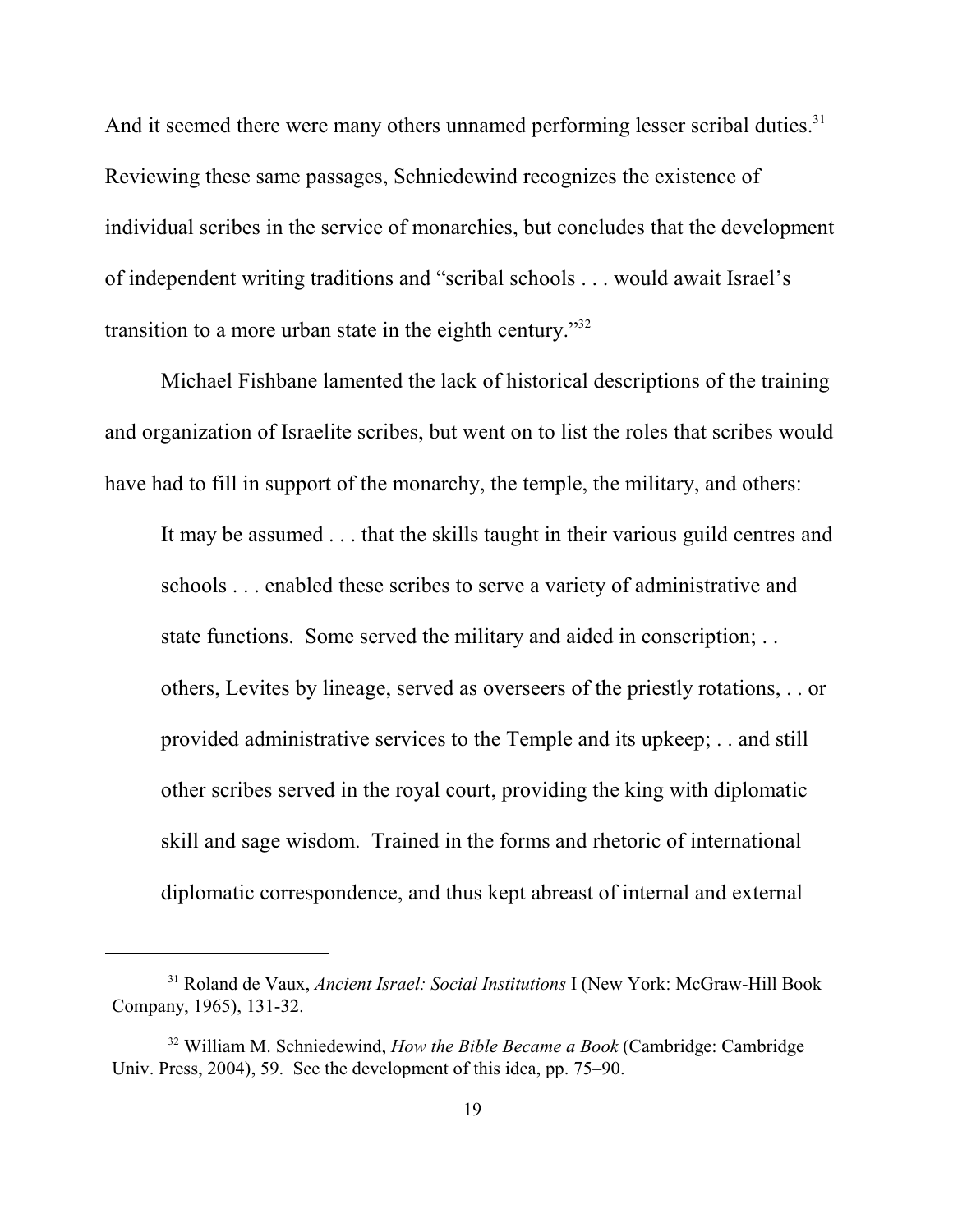affairs, many of these court scribes—as individuals and as family guilds—were directly caught up in religious and political affairs affecting the nation as a whole. $33$ 

Menahem Haran argued for the possibility of a few modest libraries in Jerusalem in the biblical period including certainly a library in the king's court and another in the Temple.<sup>34</sup>

## *Doubts about the need for and the existence of scribal schools in ancient Israel*

Doubts about the existence of scribal schools in ancient Israel have been raised on several grounds. In the 1970s many scholars assumed that the simplicity of the Old Hebrew alphabet that emerged at the end of the ninth century made reading and writing so much easier that the old-style scribal schools of Egypt and Mesopotamia would not have been necessary for teaching people to read and write.<sup>35</sup> Others have pointed to the complete absence of mentions of schools in the

<sup>33</sup> Michael Fishbane, *Biblical Interpretation in Ancient Israel* (Oxford: Clarendon Press, 1988), 25–26. In this abbreviated excerpt, I have omitted Fishbane's references to supporting passages in the Hebrew Bible.

<sup>34</sup> Menahem Haran, "Archives, Libraries, and the Order of the Biblical Books," *Journal of Ancient Near Eastern Studies* 22 (1993): 554–57.

<sup>&</sup>lt;sup>35</sup> Summarizing the views of other specialists of the 1970s, Kenneth A. Kitchen wrote that "from 1100 BC (and probably rather earlier), writing in Canaan, then in Israel, Phoenicia and round about was clearly part of everyday life and not restricted solely to a special scribal elite." See K. A. Kitchen, *The Bible in its World: The Bible and Archaeology Today* (Downers Grove,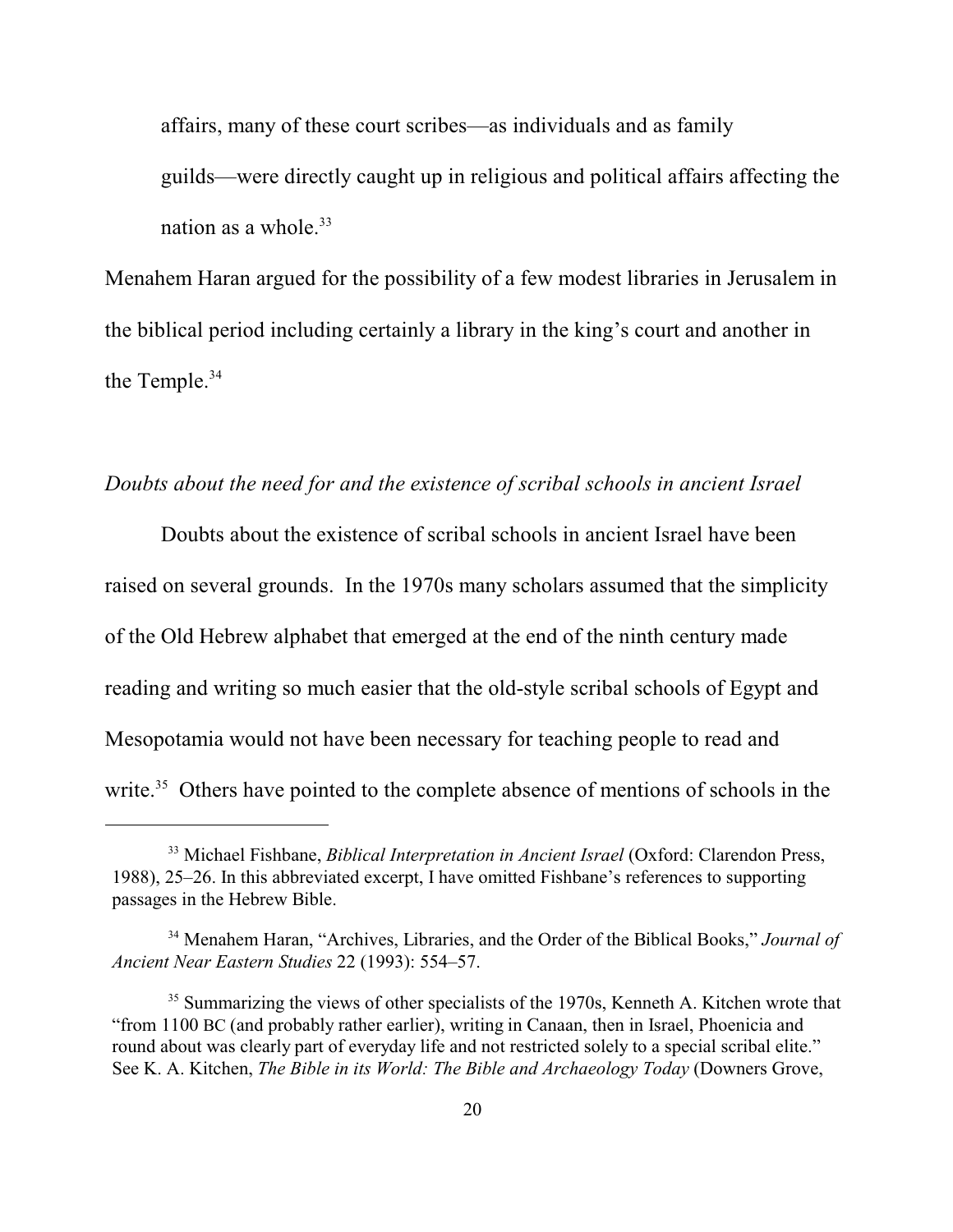Bible or to the failure of archaeologists to find archaeological evidence of such schools in Israel as have been found in other ANE locations. After a thorough and critical review of the available evidence and arguments in 1985, James Crenshaw concluded that the evidence for schools in Israel was weak and that "considerable diversity characterized education in ancient Israel."<sup>36</sup> BYU scholar Paul Hoskisson has argued that the recurrence of the alphabet game *atbash* in Jeremiah's writings demonstrates an assumption of widespread literacy in Jeremiah's day.<sup>37</sup>

Embedded in his 2015 paper on ancient abecedaries (inscriptions used to teach alphabets), Aaron Demsky provided arguments and evidence for his minority view that by the eighth century BCE Israel was a literate society with "wider access to writing and reading and a greater influence of the written word upon the general populace, especially when we look at both literary and epigraphic sources." 38

IL: Intervarsity Press, 1977), 18. One writer concluded that "writing was theoretically within the competence of any ancient Israelite, not the prerogative of an elite professional class alone," and "it was, in fact, quite widely practiced." See A. R. Millard, "The Practice of Writing in Ancient Israel," *The Biblical Archaeologist* 35, no. 4 (Dec.1972), 111.

<sup>36</sup> James L. Crenshaw, "Education in Ancient Israel," *Journal of Biblical Literature* 104 (1985): 601–615.

<sup>37</sup> Paul Y. Hoskisson, "Jeremiah's Game," *Insights* 30, no.1 (March 25, 2010). See Brant Gardner's critique of Hoskisson's argument in Gardner, "Literacy and Orality," 40–41.

<sup>&</sup>lt;sup>38</sup> Aaron Demsky, "The Interface of Oral and Written Traditions in Ancient Israel: The Case of Abecedaries," in *Origins of the Alphabet: Proceedings of the first Polis Institute Interdisciplinary Conference*, Christophe Rico and Claudia Attucci, eds. (Newcastle Upon Tyne, UK: Cambridge Scholars Publishing, 2015), 17,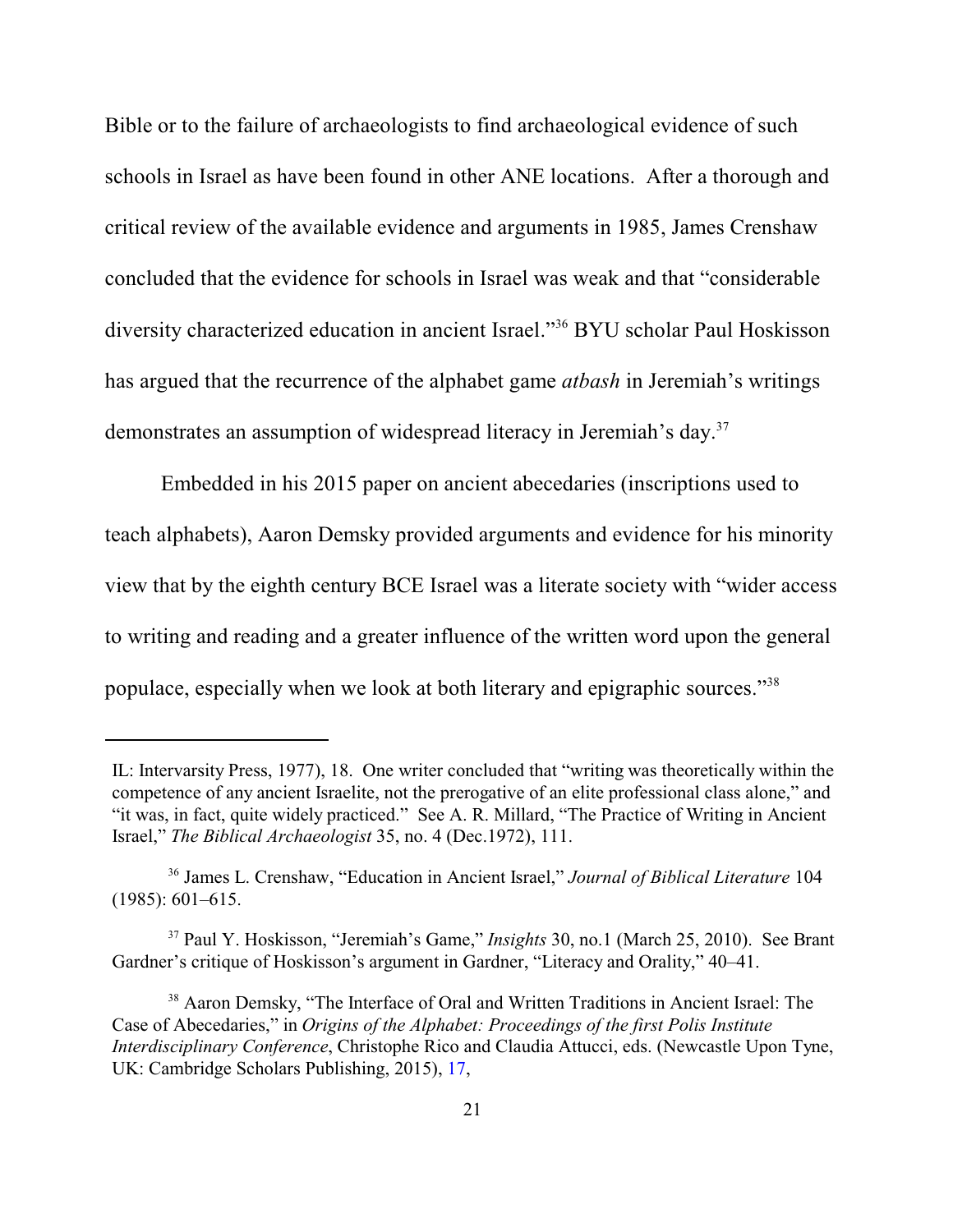Demsky's optimism has been grounded partially in the Izbet Sartah inscription discovered in Ephraimite territory in 1976. The sherd contains 87 letters in five lines in the Proto-Canaanite script and has been dated to the  $12<sup>th</sup>$  century. "The fifth line is incised with the earliest linear abecedary of 22 letters in the Proto-Canaanite script." Its alphabet displays a slightly different order, and the entire inscription is written left to right.<sup>39</sup> Of particular interest for this paper is Demsky's conclusion that this sherd provides clear evidence of "a wide distribution and use of writing during the period of the Judges, *at least among the tribes of Joseph*."<sup>40</sup>

Arie Shaus, a Tel Aviv University graduate student in archaeology and applied mathematics, assembled an interdisciplinary team for a forensic-document examination and reassessment of the sixteen ostraca from the Judahite fort at Arad

https://www.researchgate.net/publication/301349273 The Interface of Oral and Written Trad itions in Ancient Israel The Case of the Abecedaries. Like Hoskisson, Demsky also advances and explains the example of *atbash* in Jeremiah as evidence for assumed literacy in seventh century (p. 48).

<sup>&</sup>lt;sup>39</sup> Aaron Demsky, "A Proto-Canaanite Abecedary Dating from the Period of the Judges and Its Implications for the History of the Alphabet," *Tel Aviv* 4, nos. 1-2 (1977), 14. Epigraphers have not yet worked out all their differences on theories for the origin of the Proto-Canaanite alphabet. See the widely accepted explanation of Orly Goldwasser of how it could have been invented in the turquoise mining community in the Sinai at about the same time Demsky's Izbet Sartah inscription was written. Orly Goldwasser, "How the Alphabet was born from Hieroglyphs," *Biblical Archaeology Review* 36, no. 2 (2010): 1–25.

<sup>&</sup>lt;sup>40</sup> Demsky, "A Proto-Canaanite Abecedary," 24. See also Demsky's responses to the first decade of commentaries and critiques of his initial paper. Aaron Demsky, "The 'Izbet Sartah Ostracon Ten Years, Later," in Israel Finkelstein, ed., *Izbet Sartah: An Early Iron Age Site near Rosh Ha'ayin, Israel* (Oxford: BAR International Series 299, 1986), 186–197.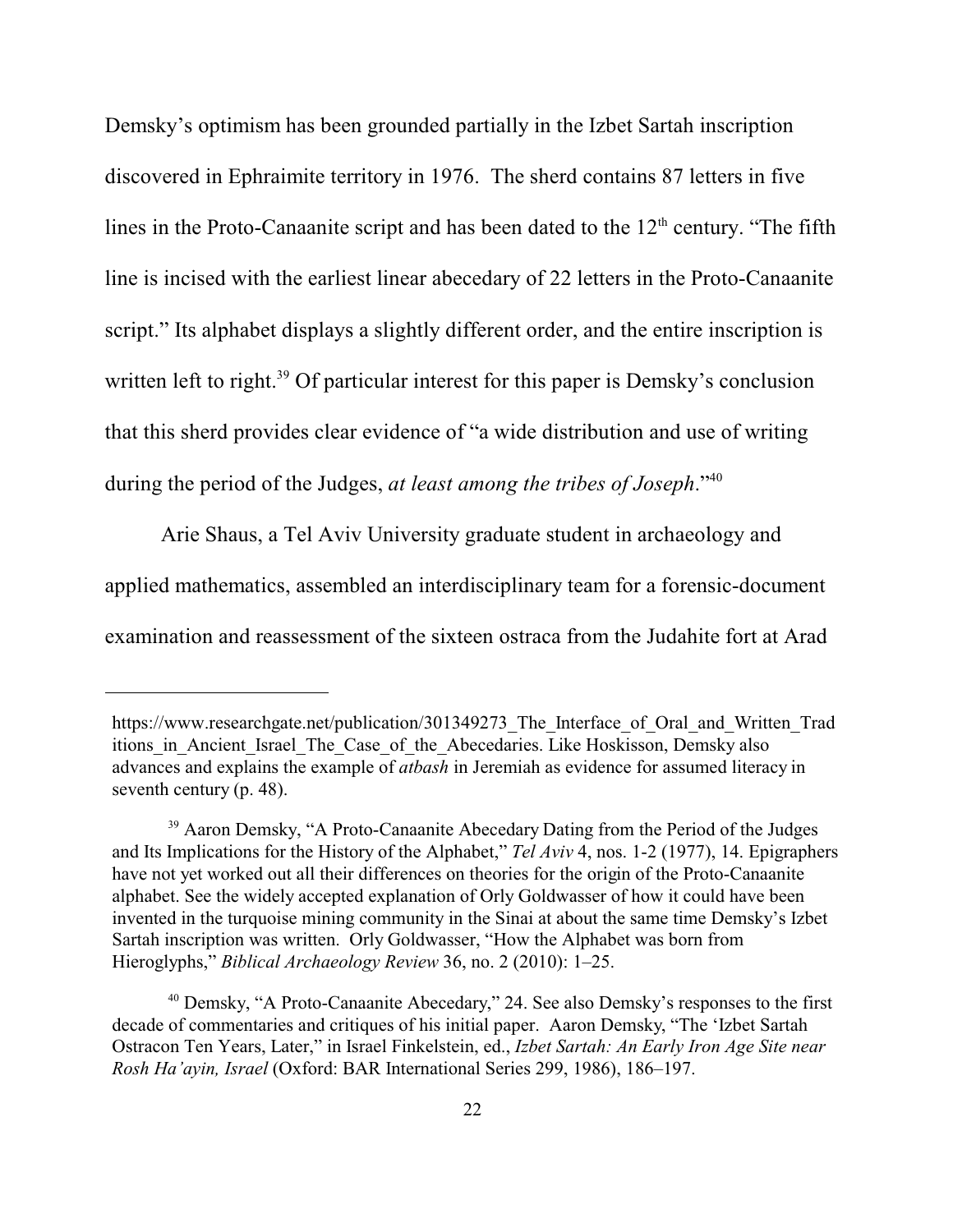that are dated to about 600 BCE and concluded that a dozen different personnel had contributed to these writings—promoting the picture of widespread literacy in ancient Israel. 41 Richard Hess surveyed the full range of inscriptions found in Israelite territory from the Iron Age and concluded that these provided sufficient evidence of widespread literacy throughout those six centuries—literacy being defined as the ability minimally to read or write these limited inscriptions. 42

#### *Other scholars believe scribal schools were the key to Israelite literacy*.

 Most senior epigraphers studying inscriptions in ancient Israel have been less optimistic about literacy levels and have emphasized the need for scribal schools. Christopher Rollston has assembled convincing rebuttals to those earlier doubts, relying principally on accumulating epigraphic evidence from the ninth through seventh centuries.<sup>43</sup> After reviewing empirical studies of writing education and the

<sup>&</sup>lt;sup>41</sup> Arie Shaus, et. al., "Forensic document examination and algorithmic handwriting analysis of Judahite biblical period inscriptions reveal significant literacy level," *PLOS ONE* (September 9, 2020), accessed October 20, 2021 online at https://journals.plos.org/plosone/article/authors?id=10.1371/journal.pone.0237962.

<sup>&</sup>lt;sup>42</sup> Richard S. Hess, "Literacy in Iron Age Israel," in V. Philips Long, David W. Baker, and Gordon J. Wenham, eds., *Windows into Old Testament History: Evidence, Argument, and the Crisis of "Biblical Israel"* (Grand Rapids, MI: Eerdmans, 2002), 82–102.

<sup>&</sup>lt;sup>43</sup> Christopher A. Rollston, "Scribal Education in Ancient Israel: The Old Hebrew Epigraphic Evidence," *Bulletin of the American School for Oriental Research* 344 (2006): 47–74. For another report of this study see Christopher A. Rollston, *Writing and Literacy in the World of Ancient Israel: Epigraphic Evidence from the Iron Age* (Atlanta: SBL Press, 2010), 127–135. A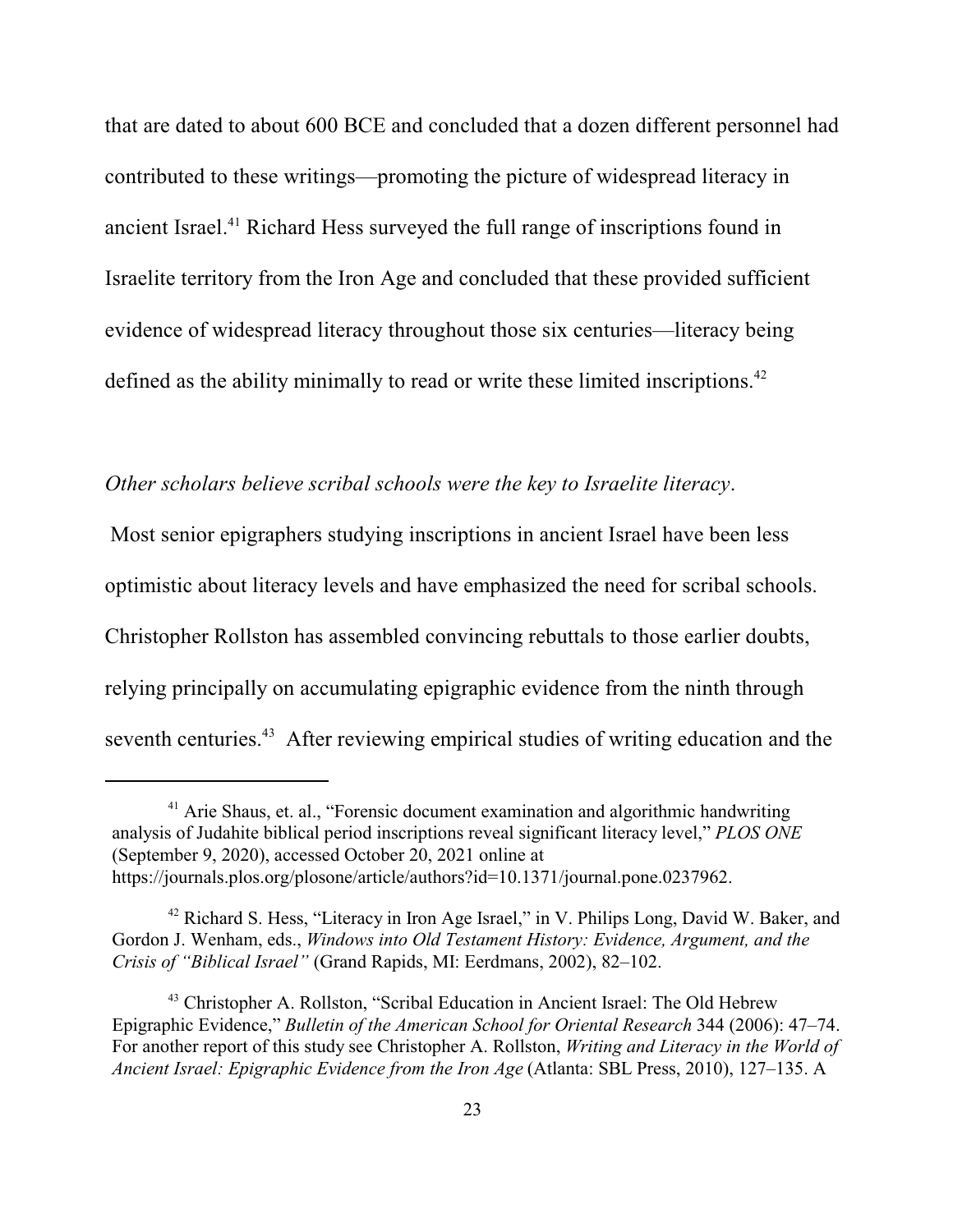experience of Israeli schools in teaching modern Hebrew, Rollston concludes that "any suggestion that proficiency in one's *first* alphabetic writing system (ancient or modern) can be achieved in a few days or weeks must be considered most problematic."<sup>44</sup> Further, the earlier skeptics have insisted on looking for public schools serving broad sectors of the population. Rollston looks instead for evidence of standardized scribal education serving elites in ancient Israel, following patterns long established in Egypt and Mesopotamia.

In his 2010 study of writing and literacy in ancient Israel, Rollston acknowledges ongoing lack of consensus about "the evidence for 'schools' in ancient Israel" and concludes that

the Old Hebrew epigraphic record reflects depth, sophistication, and consistency in the production of written materials, and that the Old Hebrew data are most consistent with the presence of a mechanism for the formal, standardized education of scribal elites in ancient Israel.<sup>45</sup>

Aaron Burke dates the final withdrawal of Egyptian empire installations

new generation of scholars with rapidly growing archaeological discoveries is raising new questions about scribal practices. See e.g., Andrew R. Burlingame, "Writing and Literacy in the World of Ancient Israel: Recent Developments and Future Directions," *Bibliotheca Orientalis* 56, nos. 1-2 (January-April 2019), 46–74.

<sup>44</sup> Rollston, "Scribal Education," 49.

<sup>45</sup> Rollston, *Writing and Literacy*, 91–92.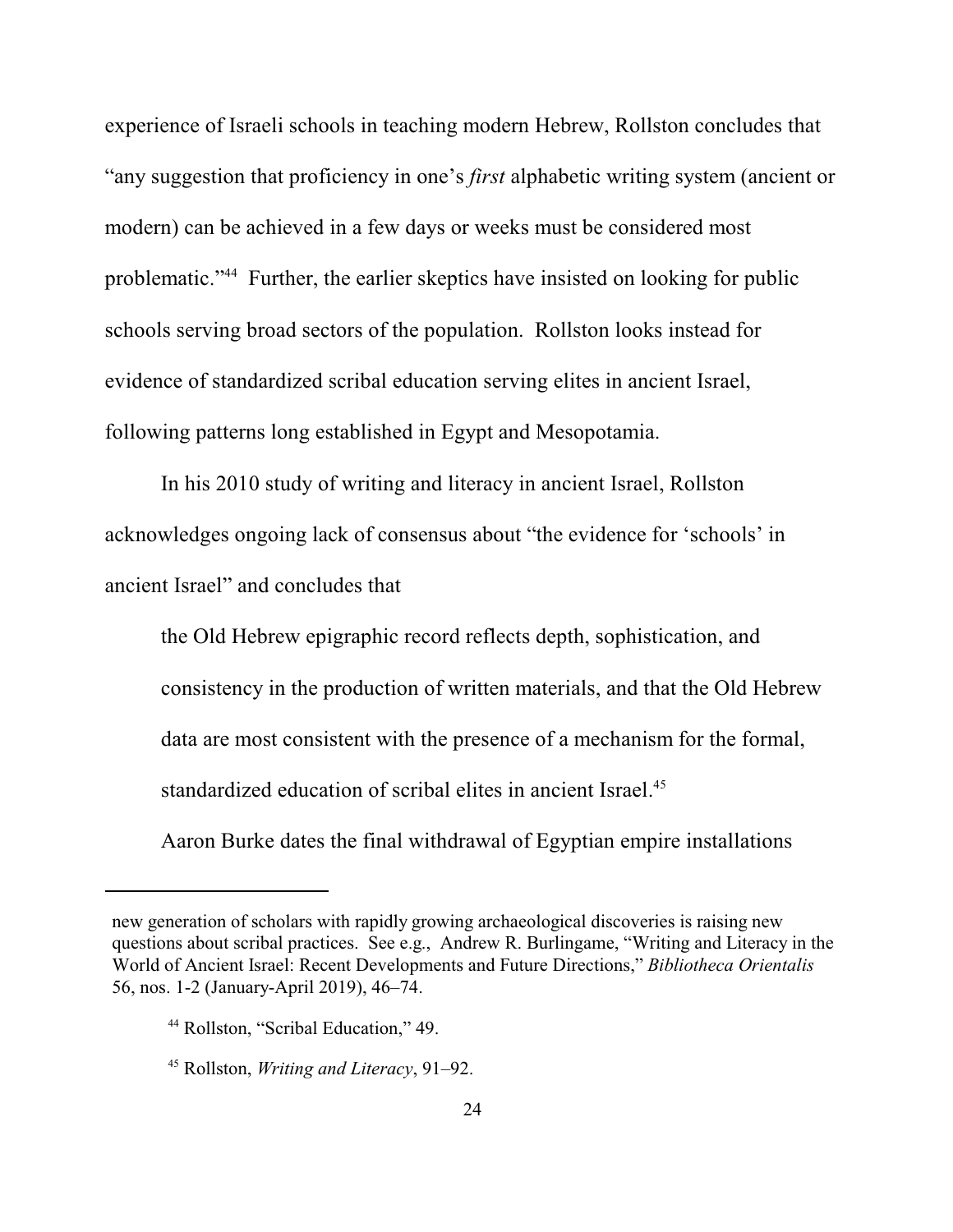from Jaffa between 1135 and 1125 BCE.<sup>46</sup> As already mentioned, Burke goes on from there to assemble the archaeological evidence for his conclusion that specialists, and especially professional scribes stayed behind, having already become embedded in the local economy, culture, and familial structures, becoming in effect the founders of a scribal culture that spread throughout Phoenicia, including ancient Israel. 47

Perhaps the most careful and comprehensive review of the evidence for writing and scribalism in the Levant was published in 2007 by Ryan Byrne.<sup>48</sup> He points to convincing evidence for the existence of commission-based scribes serving various elites in the Levant from as early as 2000 BCE. Further, the default script was an alphabetic Old Canaanite that was not fully developed or consistent across time and space, but served the limited needs of these elites. Their scribes were also competent in other more advanced scripts such as Ugaritic or Egyptian when international communication was required. This widely shared Canaanite script provided the baseline for the national scripts that were quickly developed at the end of the ninth century to serve the needs of the new polities that featured their

<sup>46</sup> Aaron A. Burke, "Left Behind," 51.

 $47$  Burke, "Left Behind," 50–66.

<sup>48</sup> Ryan Byrne, "The Refuge of Scribalism in Iron I Palestine," *Bulletin of the American Schools of Oriental Research* 345 (February 2007): 1–31.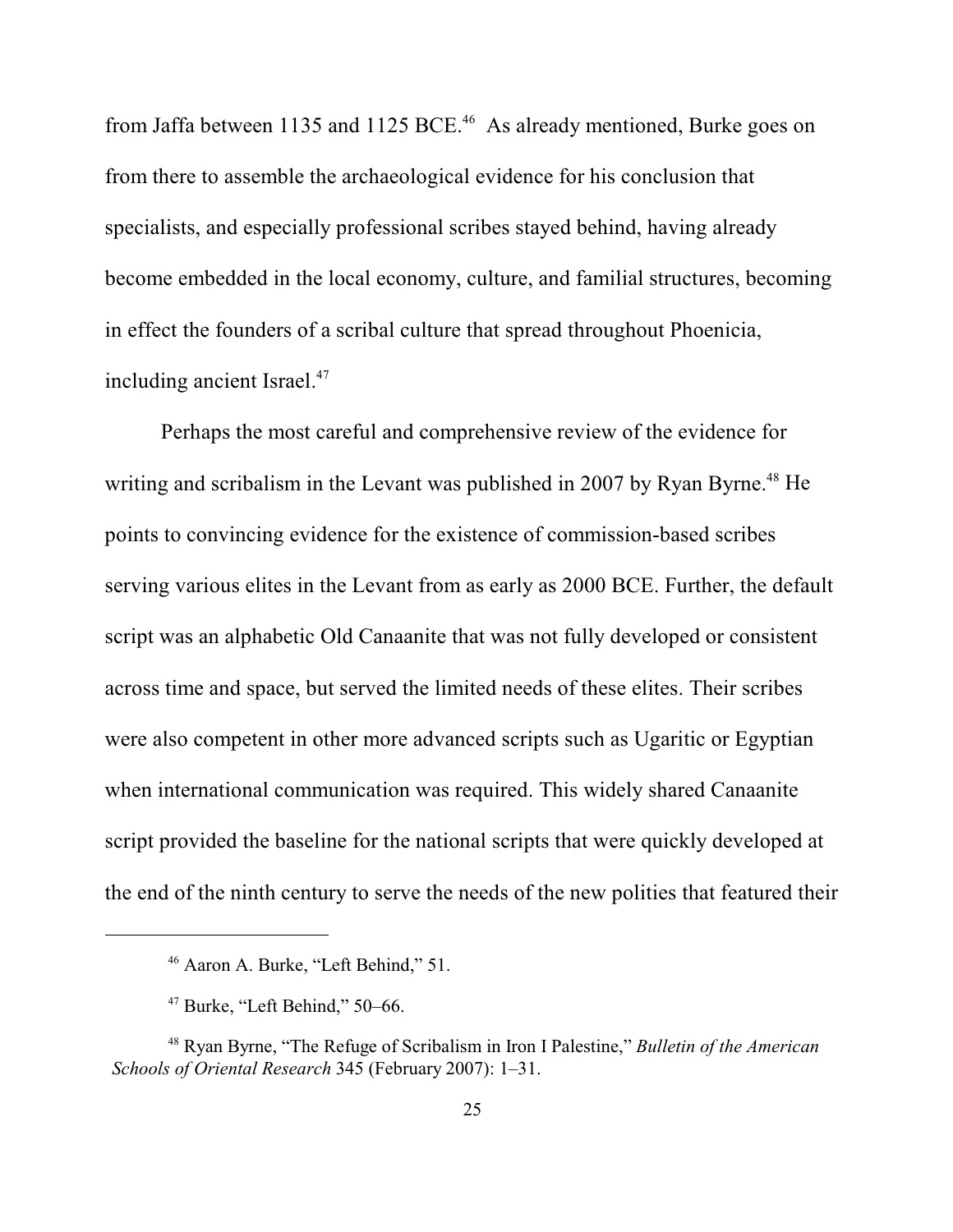own related languages, including Aramaic, Hebrew, Edomite, Ammonite, and Moabite—providing evidence that "the scribal trade survived at the margins of the decentralized political economy of Iron I Palestine."<sup>49</sup>

In his study of scribal culture in the ANE, van der Toorn likewise recognized the absence of historical descriptions of scribal schools, but uses the Bible as the principal evidence for their existence: "The books of the Bible would not have seen the light in the oral culture of Israel if it were not for the professional scribes. They are the main figures behind biblical literature; we owe the Bible entirely to them."<sup>50</sup> In a following section, I will suggest how a Josephite scribal school originating among the descendants of Ephraim and/or Manasseh in Egypt and maintaining its continuity down through the times of the northern kingdom and the seventh century as refugees in Jerusalem could fit well with what is now known about scribalism in ancient Israel and could have produced the Brass Plates that appear at the end of the seventh century.

# *Possible origins of scribal schools in Israel*

<sup>&</sup>lt;sup>49</sup> Ibid., 1. The competing theories about contemporary scribal curricula and schools is laid out on pages 5–12.

<sup>50</sup> Van der Toorn, *Scribal Culture*, 75. Notice how this same logic would also argue that Nephi had to be a professional scribe.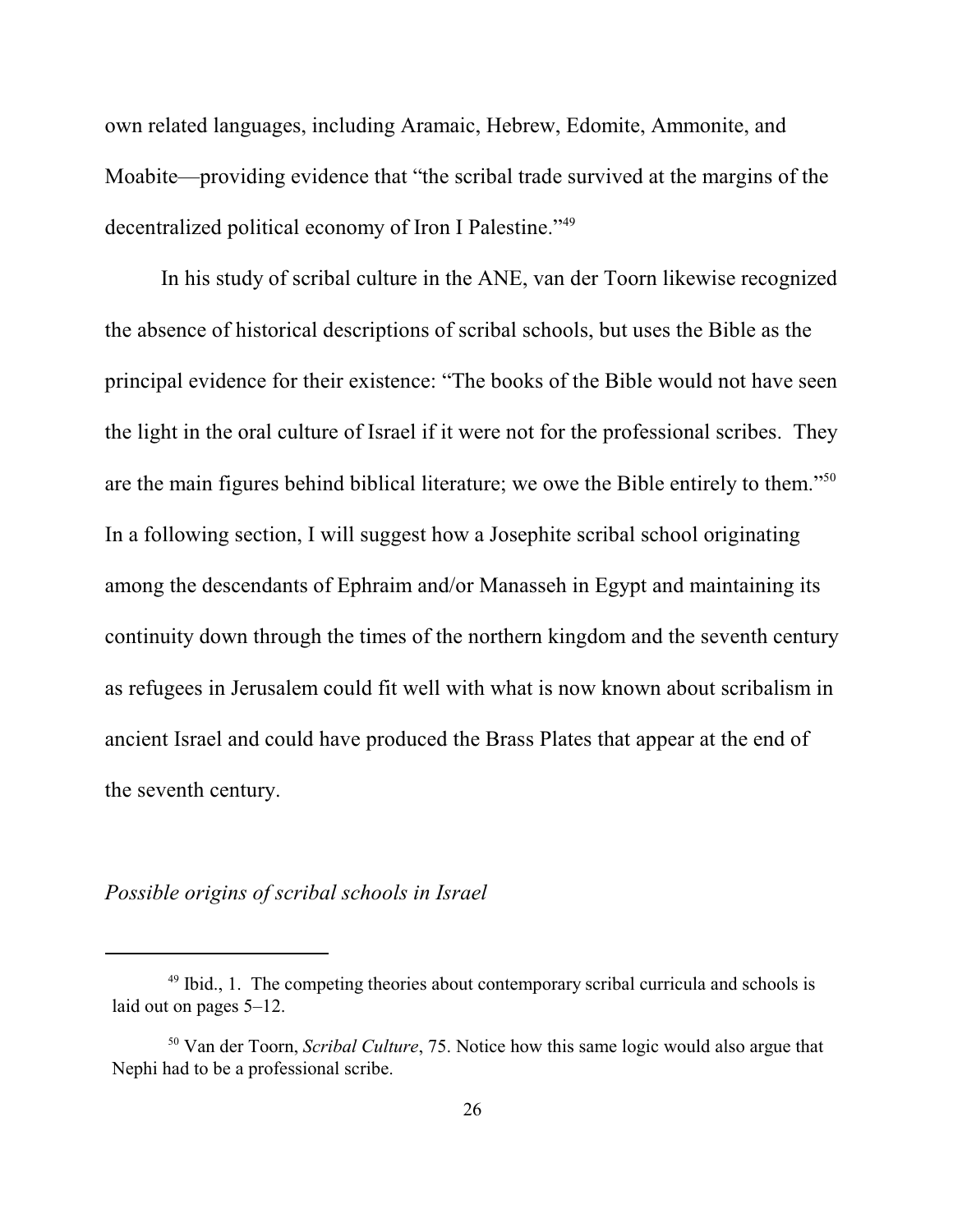Some of the most recent work based in archaeological evidence has produced two different theories about the origins of Hebrew scribal schools—one Mesopotamian and the other Egyptian. Schniedewind argues that the early Hebrew inscriptions (circa 800 BCE) found at Kuntillet 'Ajrud "represent fragments of the entire range of an educational curriculum for an ancient Israelite scribe" and that "the outlines of this early scribal curriculum will correspond strikingly with the framework of the Mesopotamian scribal curriculum." Using what is known about the Mesopotamian curriculum, he proposes that it can then be shown how that scribal education "shaped the composition of biblical literature."<sup>51</sup> On the other hand, Seth Sanders warns scholars who emphasize the connections of Israelite scribal traditions to those in Mesopotamia that however similar they may have been in the roles and functions they served, the Hebrew scribes were much more adventurous and open to change in their rewriting of traditional texts than were the Babylonians.<sup>52</sup>

One of the first attempts to describe the rise of scribalism in Israel focused on the officialdom described in the Hebrew Bible for the United Monarchy as

<sup>51</sup> William M. Schniedewind, *The Finger of the Scribe: How Scribes Learned to Write the Bible* (Oxford: Oxford Univ. Press, 2019), 8.

<sup>52</sup> He makes this argument in many ways in Seth L. Sanders, *From Adapa to Enoch: Scribal Culture and Religious Vision in Judea and Babylon* (Tubingen: Mohr Siebeck, 2007).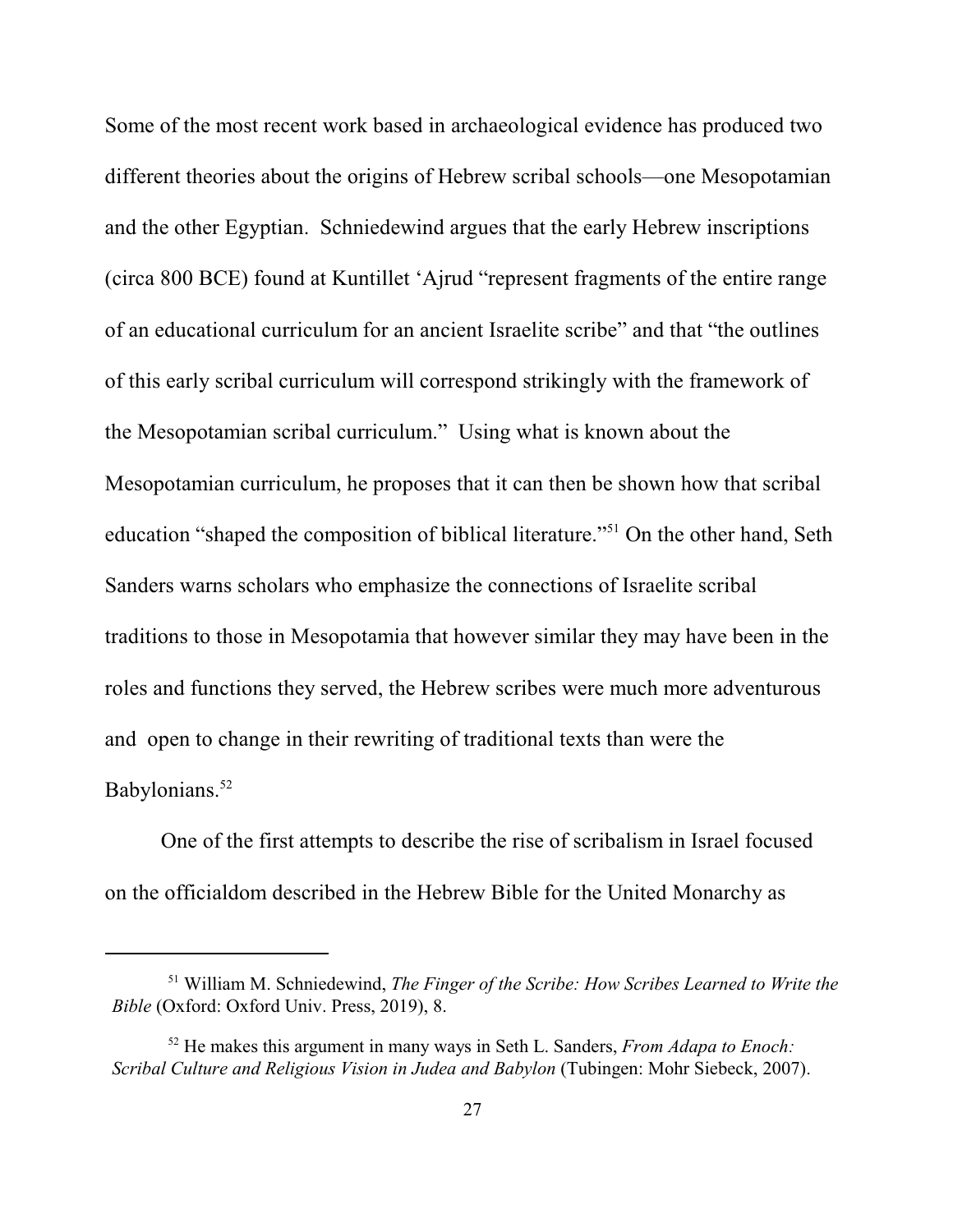supplemented by the archaeological evidence then available.<sup>53</sup> Mettinger collected the biblical references to the royal secretaries of David and Solomon and their assistants to support the assertion of scribal schools established to train administrators in both the palace and the temple. Invoking the arguments of H-J. Hermisson, he concluded "that Israel actually had a scribal school for the education of officials."<sup>54</sup> He speculated that David may even have employed a native Egyptian as royal secretary with a support staff of bi-lingual scribes while borrowing the model for "royal secretary" from the Egyptians.<sup>55</sup> Understood in this way, the royal scribal school would then have been the source or channel through which the monarchy and culture developed a broad range of Egyptian influence.<sup>56</sup> Mettinger's argument would also be strengthened by noting that the Egyptian script was the most obvious candidate for writing and record keeping in the centuries before the development of Hebrew alphabetic script around 800 BCE.

As mentioned above, Aaron Burke comes at the problem from the archaeological west as an authority on the closure of Egyptian imperial installations

<sup>53</sup> Tryggve N. D. Mettinger, *Solomonic State Officials: A Study of the Civil Government Officials of the Israelite Monarchy* (Lund: CWK Gleerups Förlag, 1971).

<sup>54</sup> Ibid., 143–144, referring to Hans-Jurgen Hermisson, *Studien zur israelitischen Spruchweisheit* (Neukirchener, Germany: Verlag des Erziehungsvereins, 1968).

<sup>55</sup> Ibid., 48–49.

<sup>56</sup> Ibid., 146–157.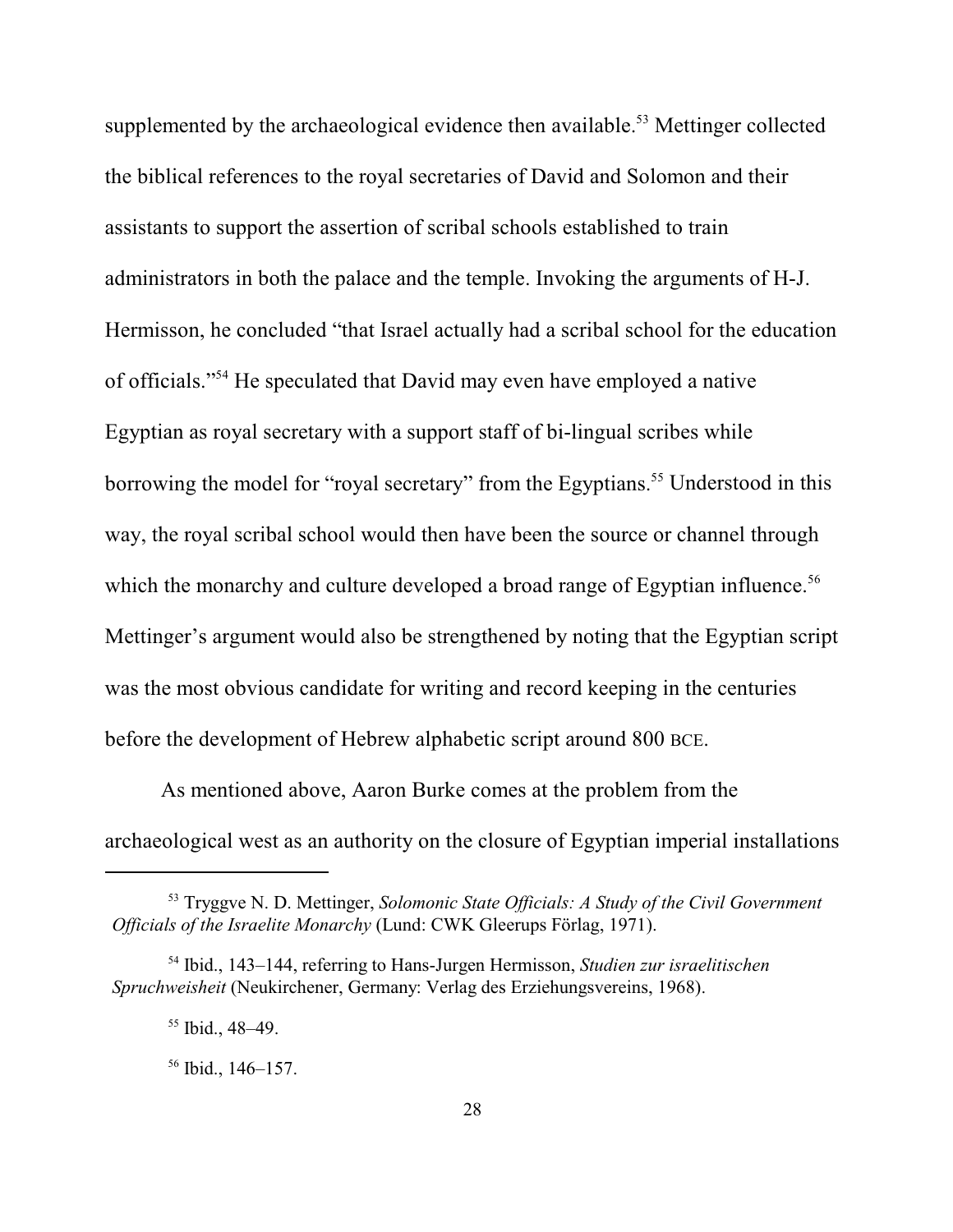in Jaffa in 1125 BCE, including the administrative offices that employed Egyptian scribes. He argued that archaeological evidences demonstrate that many of these scribes, who were already integrated into the local culture and population with families and secondary businesses, must have been left behind providing the root that soon branched out to fill the needs of the rising Israelite monarchy not far to the east. 57 Manasseh territory was only about 30 miles from the administrative center at Jaffa.

Scholars assume that the Israelites only had oral traditions which would be eventually transcribed by the emerging class of scribes and finally collected and edited into the Hebrew Bible by scribal schools in Jerusalem in the seventh century or later. If the primarily Egyptian textual tradition of the Brass Plates had been handed down from Abraham's time in written form as will be hypothesized below, that documentary history has not left any obvious trace in the archaeological record of ancient Palestine. Energized by the development and spread of alphabetic

<sup>&</sup>lt;sup>57</sup> Burke, "Left Behind." Burke's analysis is consistent with Carolyn Higginbotham's effort to integrate the findings of both textual studies and archaeological exploration to illuminate the nature and extent of the Egyptian influence in Palestine during the  $13<sup>th</sup>$  and  $12<sup>th</sup>$  centuries. She found that although the Egyptian empire did not practice "direct rule" in these northern provinces, there is considerable evidence that Palestinian elites chose to import and display a significant range of Egyptian cultural practices and materials during those centuries. See Carolyn R. Higginbotham, *Egyptianization and Elite Emulation in Ramesside Palestine: Governance and Accommodation on the Imperial Periphery* (Leiden: Brill, 2000).